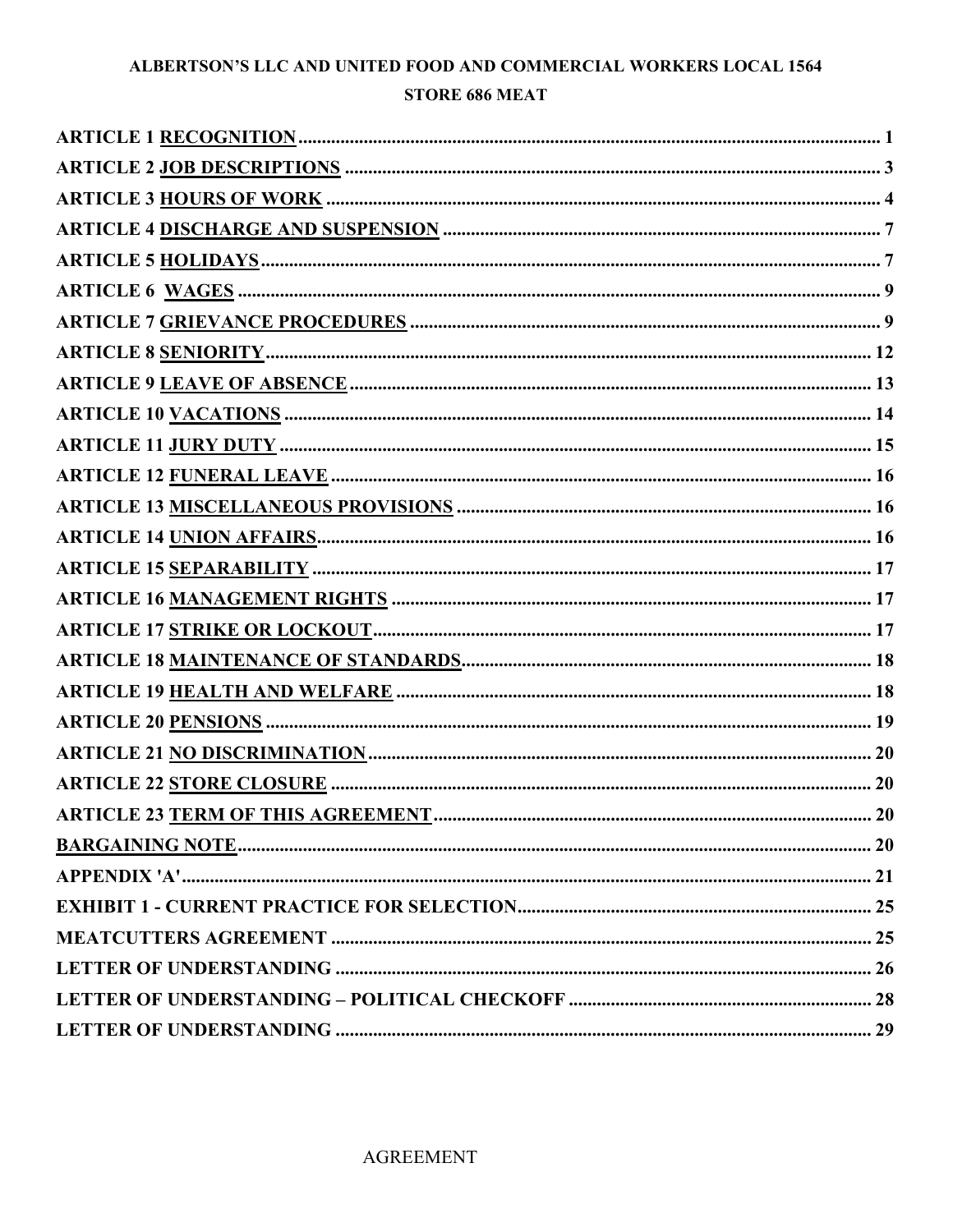Between

### ALBERTSON'S, LLC (Clovis, New Mexico) Store #686 (Meat)

**and and and** 

#### UNITED FOOD AND COMMERCIAL WORKERS UNION, LOCAL NO. 1564

 Chartered By: United Food and Commercial Workers International Union, AFL-CIO

June 10, 2018 through and including June 11, 2022

THIS AGREEMENT is entered into by and between UNITED SUPERMARKETS, LLC, hereinafter referred to as the "Company" or the "Employer", and the United Food and Commercial Workers International Union, AFL-CIO, LOCAL UNION NO. 1564, hereinafter referred to as the "Union".

#### INTENT AND PURPOSE

The Company and the Union each represents that the purpose and intent of this Agreement is to promote cooperation and harmony, to recognize mutual interests, to provide a channel through which information and problems may be transmitted from one to the other, to formulate rules to govern the relationship between the Union and the Company, to promote efficiency and service, to create mutual respect between management and employees covered by this Agreement, and to set forth herein the basic agreements covering rates of pay, hours of work, and conditions of employment.

## ARTICLE 1 RECOGNITION

Section 1: The Employer recognizes the Union as the exclusive bargaining agent for Head Meatcutter, all Journeymen Meatcutters, Apprentice Meat Cutters, Journeymen Meatwrappers and apprentice Meatwrappers employed in the Meat Department of the United Supermarkets, L.L.C., supermarkets located at 1905 N Prince, Clovis, New Mexico; excluding all other employees, including other employees, guards, watchmen, and supervisors as defined by the Act.

Section 2: No employees of the Employer, other than employees under the jurisdiction of the Union, will be permitted to cut and wrap meat in the Roswell store, except for instruction, business needs, cutting tests, store openings and remodelings. The Employer shall assure that meat cases shall be stocked by members of the bargaining unit to assure an adequate supply of meat for sale. Outside suppliers or salesmen shall not be permitted to stock or price merchandise in the meat cases. When scheduling, the Employer shall anticipate in good faith the persons necessary to adequately stock meat cases for anticipated business. If, however, unexpected business reduces the inventory in the meat cases below normal and there is no meat employee available to restock from already wrapped and prepared inventory, then the Employer can stock such merchandise with supervisors instead of exercising a less than four (4) hour call-in. Outside suppliers or salesmen may stock or price items in the meat cases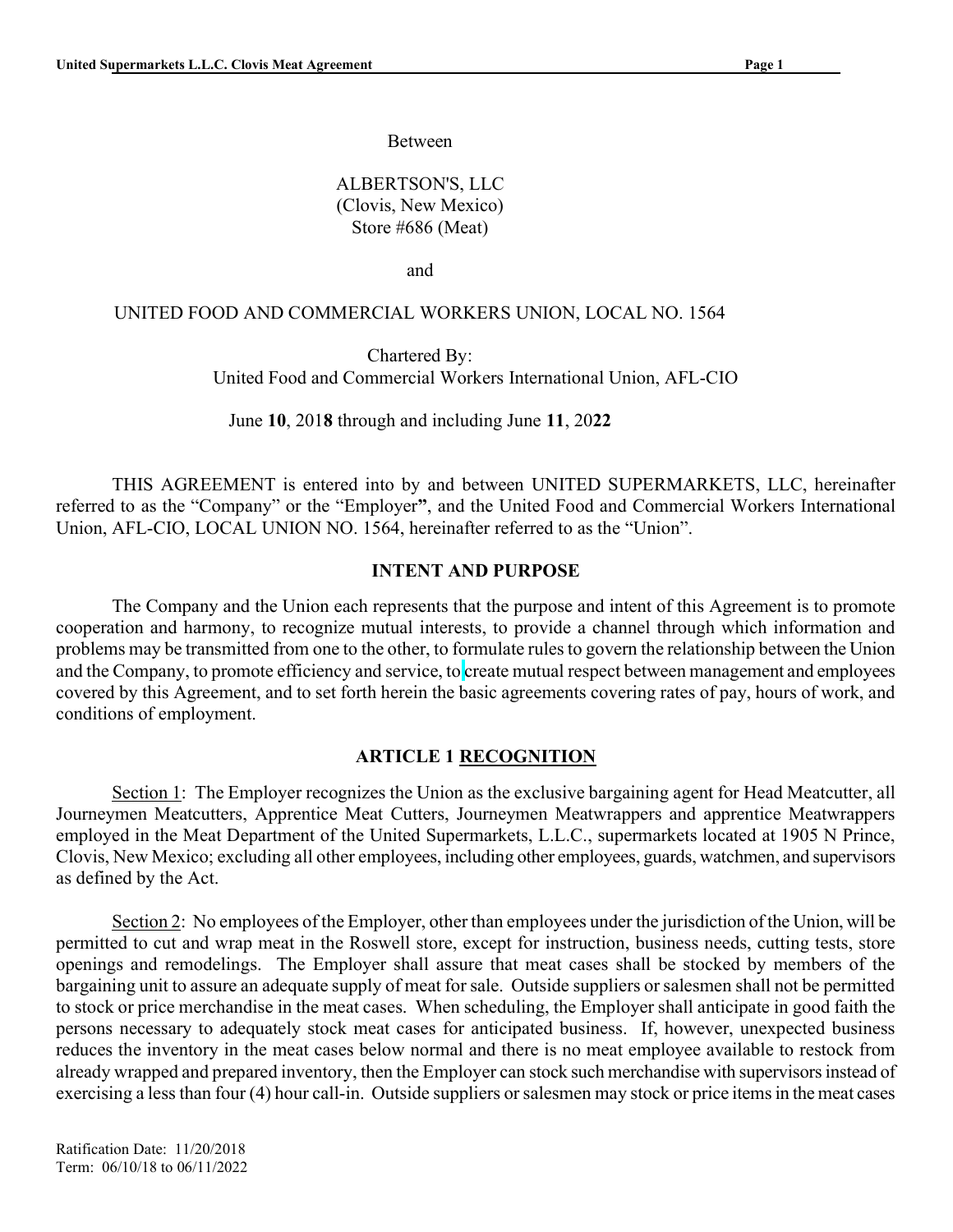when the Deli section is being remerchandised and may also rotate and pull outdated and spoiled product.

Section 3 - Union Shop: It shall be a condition of employment that all employees of the Employer covered by this Agreement shall as a condition of employment, pay the regular dues and initiation fees of the Union after the thirtieth (30th) day following the effective date of this Agreement, and shall do so thereafter. It shall also be a condition of employment that all employees covered by this Agreement who are hired on or after its effective date shall pay regular monthly dues and initiation fees of the Union after the thirtieth (30th) day following the beginning of such employment and shall do so thereafter.

(a) Employees may satisfy their obligation under this Section to become or remain a member of the Union by tendering to the Union that portion of periodic dues and initiation fees universally required as a condition of acquiring or retaining full membership in the Union which is expended on activities which are necessary to performing the Union's duties as an exclusive bargaining representative.

(b) Seven-Day Notice: Upon the failure of any employee to tender his initiation fee or dues to the Union within the period, and under the conditions specified in Section 3.1 above, the Union shall notify the Employer and the employee in writing of such notice, and not more than seven (7) days thereafter, the Employer shall discharge such employee, unless the Union has notified the Employer that the employee has satisfied the requirements for good standing.

(c) The Union agrees to indemnify and hold the Employer harmless from and against any and all demands, claims, damages, losses, liability or expenses, including and without limiting to the generality of the foregoing, attorney's fees, arising from or growing out of the application of Section 3 and 4 by the Employer, provided the Employer gives written notice to the Union within ten (10) days of receiving such demand, claim, allegation of damages, losses, liability or expenses and the Employer retains the right to approve the defense of any such matter and does not oppose the intervention of the Union in any proceeding pertaining to said Claim. Disputes arising from this Article shall not be subject to any grievance and arbitration procedure except for issues pertaining to the deduction and transmission of employee's money that has been duly authorized by the employee pursuant to this Article.

For the purpose of Section 3.1 above, the execution date of this Agreement shall be considered as its effective date.

Section 4 - Check-Off: The Company will deduct from their wages and turn over to the President of the Union the regular current monthly membership dues (plus any arrears) and regular initiation fees in such amount as the Union shall certify in writing, of such members of the Union covered by this Agreement as individually and voluntarily certify by dated written assignment that they authorize such deductions.

All regular monthly dues, plus any arrears and initiation fees deducted by the Employer shall be withheld each week and shall be remitted to the Union, if possible, no later than the twenty-fifth (25th) day of the calendar month in which such deductions are made.

The Company will not deduct membership dues from wages of any employee unless proper assignment is in the hands of the Company at his main office at least five (5) days before the end of the pay period in which such deductions are to begin. All sums deducted by the Company shall be remitted to the President of the Local Union, if possible, not later than five (5) days following the closing of the third (3rd) pay period in the calendar month.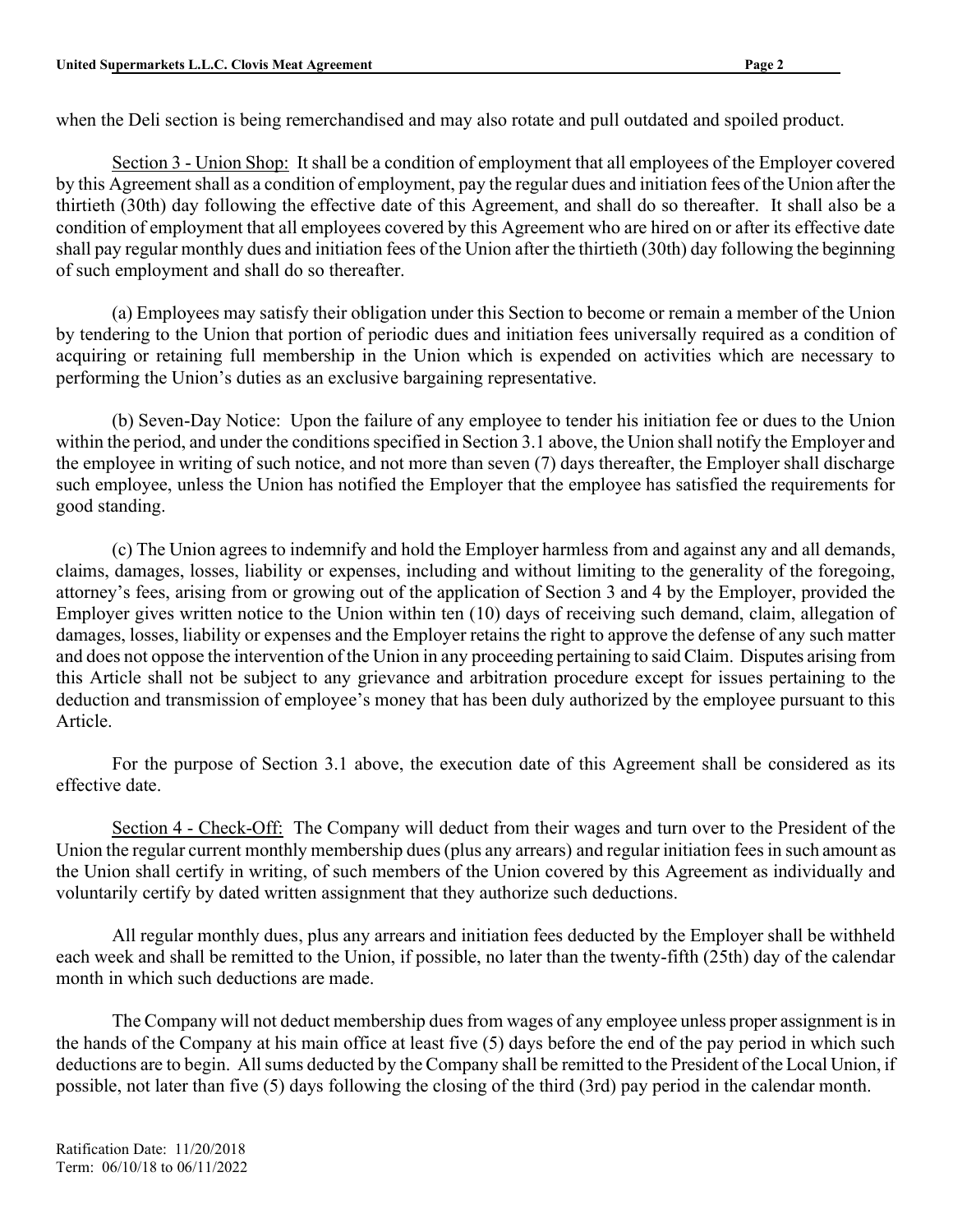Previously signed and unrevoked written authorizations shall continue to be effective as to employees reinstated following layoff or leave of absence; previous authorizations of other employees rehired or reinstated shall not be considered to be effective.

The Union agrees to indemnify and hold the Employer harmless from and against any and all demands, claims, damages, losses, liability or expenses, including and without limiting to the generality of the foregoing, attorney's fees, arising from or growing out of the application of Section 6 by the Employer, provided the Employer gives written notice to the Union within ten (10) days of receiving such demand, claim, allegation of damages, losses, liability or expenses and the Employer retains the right to approve the defense of any such matter and does not oppose the intervention of the Union in any proceeding pertaining to said Claim. Disputes arising from this Article shall not be subject to any grievance and arbitration procedure except for issues pertaining to the deduction and transmission of employee's money that has been duly authorized by the employee pursuant to this Article.

Section 7: The Company shall have the right to place Management personnel in the Meat Departments for the purpose of receiving on-the-job training and instructions, up to a maximum of eighty (80) hours per person, provided no regular employees are laid off or suffer a reduction in their normal hours, and such Management personnel will not be required to become members of the Union. It is further agreed that the Union will not attempt to impose any restrictions or penalties upon an Employer for exercising his right.

#### ARTICLE 2 JOB DESCRIPTIONS

Section 1 - Head Meatcutter: The Head Meatcutter shall be a qualified Journeyman. He shall be allowed to perform all duties within the meat sections, in addition to all special duties required pertaining to the meat section by the Company. All such work shall be performed during working hours.

Section 2 - Assistant Head Meatcutter: The assistant head meatcutter would have responsibility for the department in absence of the head meatcutter. When openings occur for Assistant Head Meatcutter positions, Journeyman Meatcutters shall be given first consideration provided they have requested such promotion in writing. The decision to promote shall be based upon the Employer's assessment of the employee's judgment, skills, ability, and other qualifications.

If an Assistant Head Meat Cutter is working forty hours a week or more, then a more senior part-time meat cutter in that department will also be scheduled forty hours. United Supermarkets, L.L.C. will meet with the union every nine months to review solely issues relating to the Assistant Head Meat Cutter scheduling.

Section 3 - Journeyman: A Journeyman is a skilled meatcutter who has served his apprenticeship in accordance with this Agreement.

Section 4 - Apprentice: An Apprentice must be eighteen (18) years of age or older, learning all details and developing skills for performing the duties of a Journeyman Meatcutter. The Company agrees to assign each Apprentice to various jobs in order to give him the opportunity to qualify as a Journeyman at the end of his apprenticeship period.

In cases where the Union and the Company mutually agree that the Apprentice cannot qualify to become a Journeyman at the end of his three (3) year training period, they may agree to extend him an additional six (6) month period of training and this extra time of training shall be paid for at the top apprenticeship bracket.

To use an Apprentice, the market must employ at least one (1) full-time Journeyman other than the Head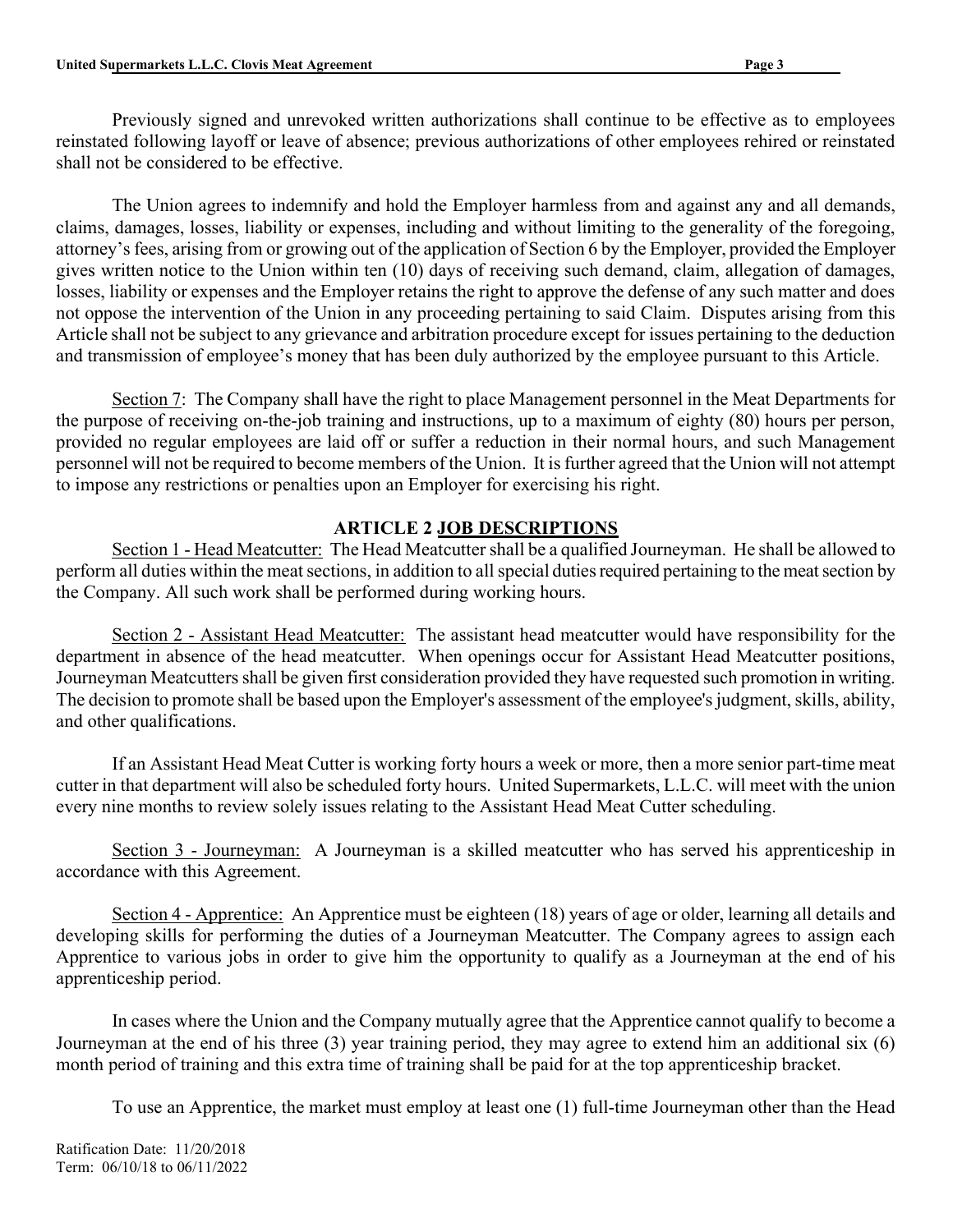Meatcutter. An additional Apprentice may be used in each market for every additional full-time Journeyman working in the market.

No Apprentice shall be employed in the self-service department or markets as a Wrapper or Packager for more than forty percent (40%) of his weekly hours worked.

Section 5 - Wrapper: A Wrapper is a person employed in a self-service market engaged in wrapping, weighing, sealing, pricing, and displaying of products handled in the meat section of the Company's store.

It is expressly understood that Wrappers are not permitted to use any tools of the trade which include knife, cleaver, hand or electric saw, slicing machine, meat grinder, minute steak tenderizer, or hamburger patty machine. Wrappers may be used to weigh, wrap, price and display, and all work incidental thereto, and perform their usual clean-up duties. Assignments will be rotated so the Wrappers will learn all phases of the job.

Section 6 - Meat Clerks: A Meat Clerk is an individual who is engaged in the handling, pricing, displaying and otherwise servicing of the cold deli section or cases which include luncheon meats, cheeses, tortillas, etc. It is agreed between the parties that the Company will be free to transfer employees in the Meat Clerk classification into Meatwrapper or Meatcutter jobs.

Section 7 - Butcher Block Clerk: A Butcher Block Clerk shall perform work in the designated service area where meat, poultry, fish, or seafood is dispensed to customers on an employee service basis rather than a selfservice basis.

## ARTICLE 3 HOURS OF WORK

Section 1: (a) All full-time employees shall be guaranteed forty (40) hours of work in regular workweeks consisting of not more than five (5) days, not necessarily consecutive, and thirty-two (32) hours in holiday weeks of not more than four (4) days, not necessarily consecutive. Any employee who is absent or tardy according to his work schedule may lose his guarantee for that day as shown on the work schedule.

(b) In the event that two (2) holidays fall in the same workweek, the guaranteed workweek shall be twentyfour (24) hours to be worked in three (3) days, not necessarily consecutive.

(c) The Company may count work performed on a holiday towards the weekly guarantee.

(d) Part-time employees shall, when scheduled, work a minimum of four (4) hours.

Section 2: A full-time employee is defined as an employee who has been paid forty (40) hours or more for six (6) consecutive weeks, regardless of store location while the employee is assigned to this bargaining unit. Hours paid shall include pay for vacation, holiday, jury duty and funeral leave. A full-time employee will remain full-time until he or she separates from the Company or has been paid less than forty  $(40)$  hours in six  $(6)$  consecutive weeks, regardless of the store location while the employee is assigned to his bargaining unit. Hours paid shall include pay for vacation, holiday, jury duty and funeral leave. Employees who meet the definition herein on the date this Agreement is ratified shall be considered full-time.

Section 3: A work schedule for the succeeding week shall be posted in the market not later than noon on **Thursday** of the current week. All work performed off the work schedule shall be paid for at one and one-half  $(1\frac{1}{2})$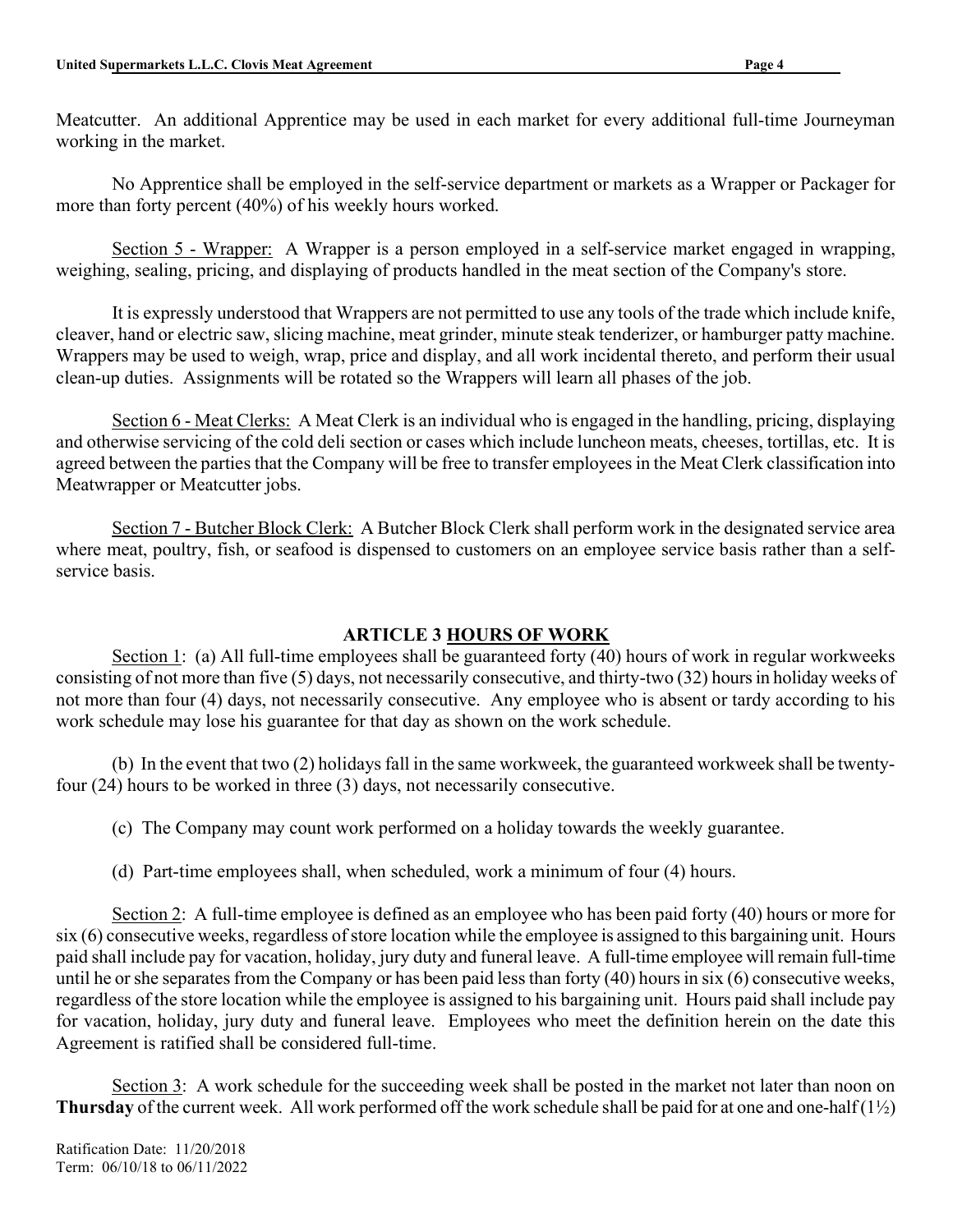times the employee's basic straight-time rate of pay. Such pay shall be considered as Penalty Pay except when such work is performed before and/or after the daily work schedule of the employee in which case such work shall be paid at the basic straight-time rate of pay without penalty to the employer as long as such hours do not exceed forty (40) hours per week or eight (8) hours in a day. The work schedule can be changed after the initial posting, only with the written consent of the employees involved. Any employee who fails to report as scheduled shall lose his right for premium pay provided under this Section for that day as set out in this schedule. When part-time employees volunteer to work off their work schedule, such work shall be paid for at their basic straight-time rate of pay without penalty to the Company.

Section 4: When an employee is scheduled actual work hours of seven (7) hours or more, one (1) uninterrupted hour shall be granted each employee for lunch, without pay, without any restrictions being applicable to the employee's personal liberty during such period of time. The lunch period shall be scheduled at approximately the middle of the working shift. Any employee who does not wish to be scheduled for an hour lunch for any day(s) of a particular week must make such a request to waive the lunch or take a thirty (30) minute lunch period, which shall be honored by the Company. Such requests must be submitted in writing at the time special requests are due and are valid and on-going until changed in writing by the employee.

Section 5: (a) All hours worked by employees in excess of thirty-two  $(32)$  hours in a week which contains one (1) holiday or after twenty-four (24) hours in a week which contains two (2) holidays shall be paid for at the rate of one and one-half  $(1\frac{1}{2})$  times the employee's regular straight-time rate of pay.

(b) Work on the holiday shall count toward making up the forty (40) hours in computing overtime over forty (40) hours actually worked, but shall not count as a day worked as one of the four (4) days of work, or as time worked in determining overtime for work in excess of thirty-two (32) hours as set out above. It shall also not count as a day worked as one of the three (3) days of work, or as time worked in determining overtime for work in excess of twenty-four (24) hours as set out above when two (2) holidays occur in the same workweek.

Section 6: Employees required to work more than eight (8) hours in any one day, or more than forty (40) hours in any week shall be paid for such work at one and one-half (1½) times the employee's regular straight-time rate of pay, except for holiday weeks when additional penalties are added.

Section 7: No split shifts shall be required of any employee. Longer lunch periods than specified herein, except when mutually agreed on by the employee and Company or scheduling daily work hours non-consecutively will constitute a split shift.

Section 8: Any employee called to work shall be guaranteed a maximum of four  $(4)$  hours of work or pay in lieu thereof and such pay in lieu of work shall be at the basic rate of pay, provided such employee is available and can work the minimum of four (4) hours.

Section 9: If employees are required to attend store meetings outside the scheduled daily or weekly work hours, such time will be considered as time worked for purposes of computing amount of pay, but not for split shift, call-in pay, or other similar purposes.

Section 10: Employees shall be granted rest periods based on the number of hours worked during a workday.

#### 0 to 6 hours one 15 minute rest period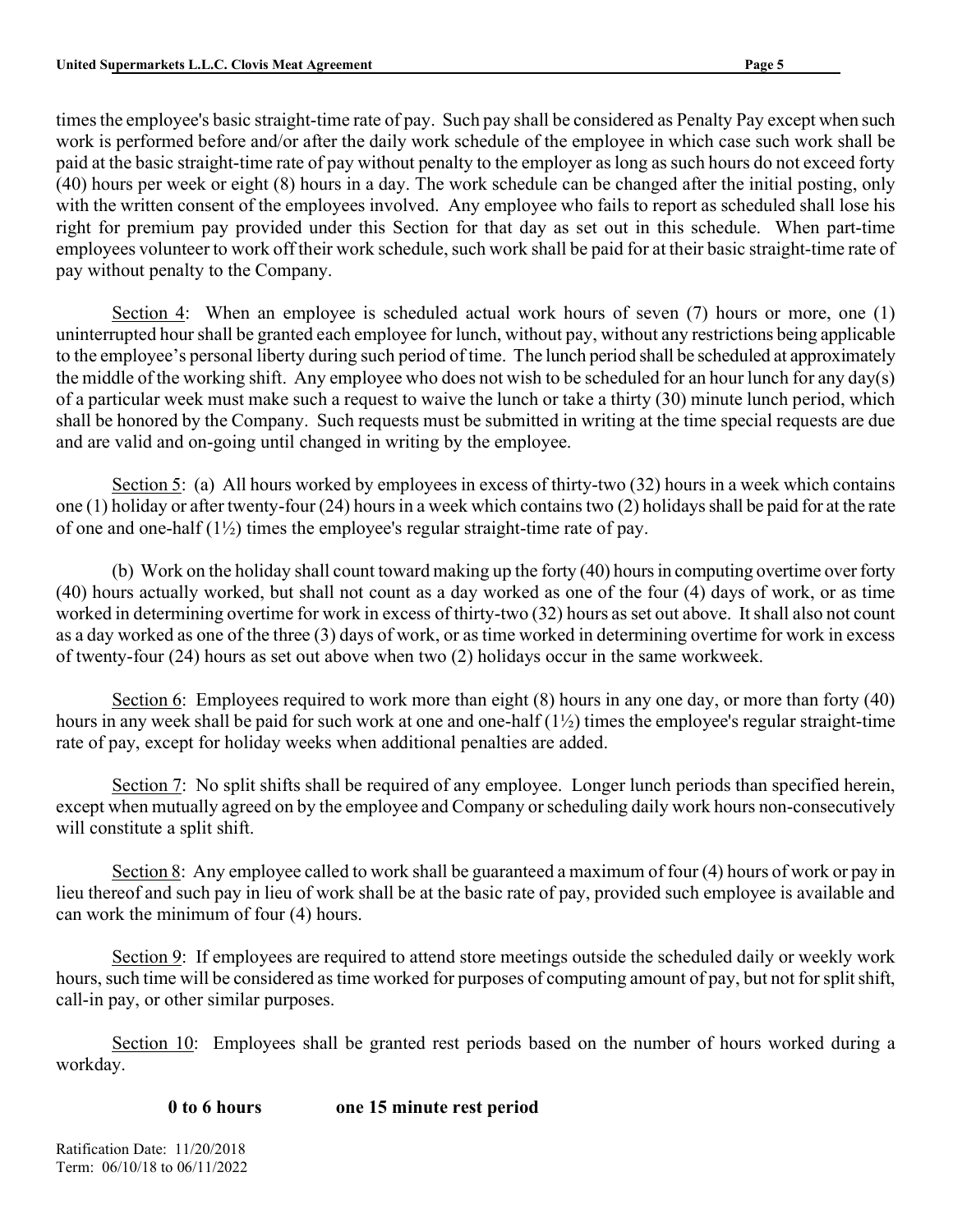#### 6 to 10 hours one 30 minute or two 15 minute rest period 10 hours or more one additional 15 minute rest period

 If an employee is released by the Company earlier than scheduled, the employee will not be penalized or disciplined for having taken break(s) based upon the above schedule and/or his or her scheduled hours prior to being notified of his or her release. Provided the employee may not take his or her break(s) at the very end of the shift so that the employee can end the shift earlier than scheduled.

Section 11: Overtime work, night work, Sunday work and holiday work, where applicable and practicable, shall be distributed equally among employees in each classification. Such equalization shall be maintained within a calendar month on a store-by-store basis.

Section 12: Employees shall have a specific pay day and each employee shall be furnished a Company receipt each pay day specifying his gross earnings, total hours worked, and any and all deductions made from his gross pay.

Section 13: Employees, with exception of Apprentices who must be worked on all jobs, who perform the work and assume the responsibilities of a higher paid classification, shall receive the pay schedule for such higher paid classification while performing the work and assuming the responsibilities for a period of more than two (2) days.

Section 14: All work performed on Sunday shall be paid for at the rate of one and one-half (1½) times the regular straight-time rate of pay, such pay to be considered as Penalty Pay. Employees hired on or after June 4, 2006 shall not be eligible for Sunday premium.

Section 15: All work performed on a holiday shall be paid for at the rate of double times  $(2x)$  the regular straight-time rate of pay which shall be in addition to regular holiday pay, such pay to be considered as Penalty Pay. Employees hired on or after June 4, 2006 shall received \$1.00 per hour for hours worked on a holiday.

Section 16: All employees shall be given at least one (1) day off each week.

Section 17: There shall be no pyramiding of overtime and/or premium pay except that hours worked on Sunday shall be included as hours worked for the purpose of computing weekly overtime. Penalty pay shall be considered premium pay for these purposes.

Section 18: Overtime must be authorized by the Company.

Section 19: Overtime at one and one-half  $(1\frac{1}{2})$  times the employee's regular straight-time rate of pay shall be paid for all work performed on the sixth (6th) day of the employee's workweek.

Section 20: The Company will schedule all work for part-time employees based on seniority within their classification within their store not to exceed eight (8) hours in any one (1) day or forty (40) hours in any one (1) week provided the employee is available for at least four (4) consecutive hours when the work is available and that this scheduling does not conflict with or prohibit the simultaneous scheduling of another part-time employee. However, this scheduling is not intended to mean that the Company must schedule so as to incur additional premiums or penalties or violate any provision of this Agreement. The part-time employee with seniority must advise the Store Manager that he is available for a posted schedule within twenty-four (24) hours after the store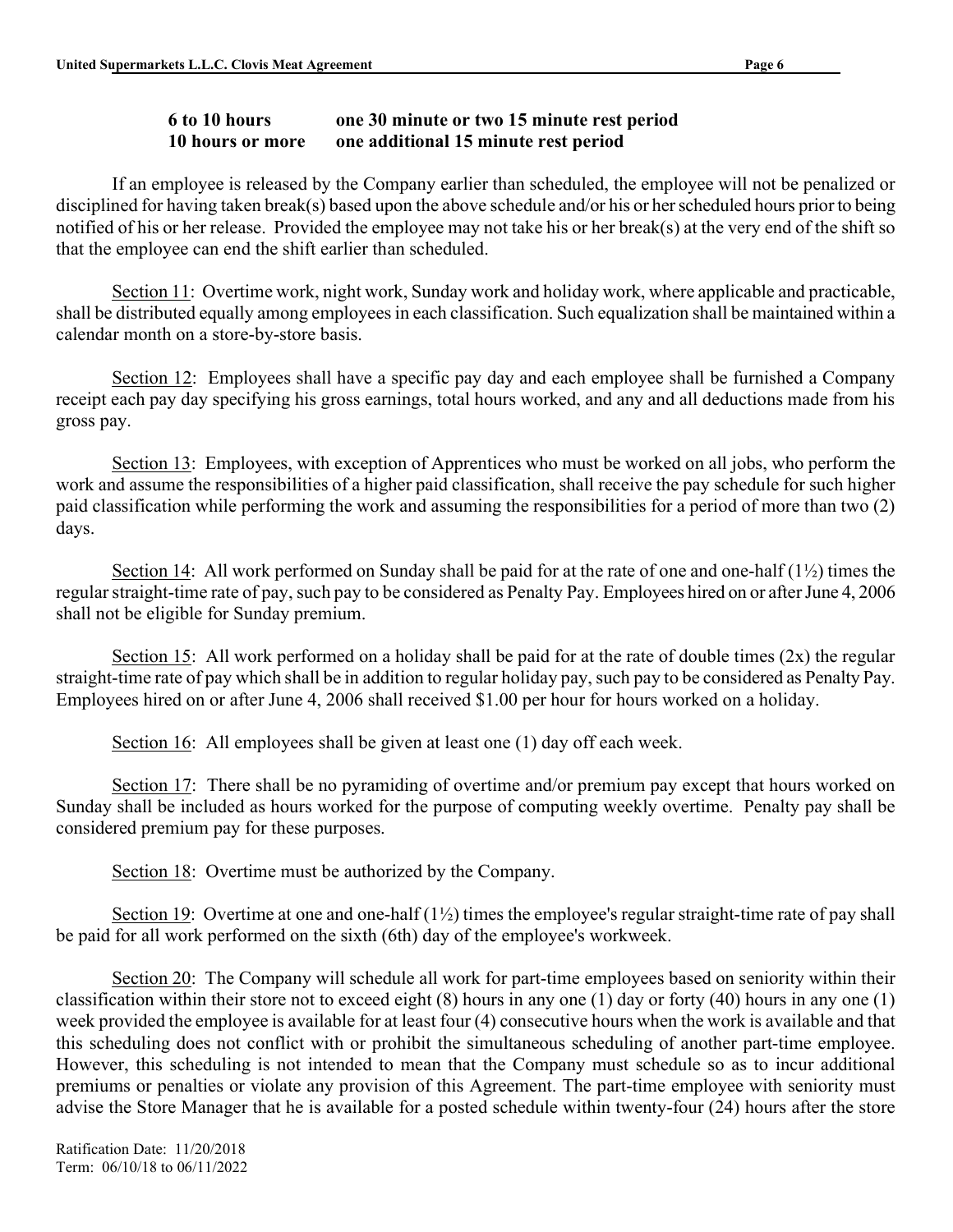schedule is posted or he has no claim on such schedule of hours.

Section 21: Thirty-Five cents (35 $\phi$ ) per hour over the regular rate of pay shall be paid for all work performed after 6:00 p.m. and before 7:00 a.m. The parties specifically agree that for the purposes of the Fair Labor Standards Act and related state and federal legislation or regulations, the night premium provided in this Section shall not be included in "regular rate of pay" for purposes of computing overtime. Employees hired on or after June 4, 2006 shall not be eligible for Night Work premium.

Section 22: Employees who are absent because of illness beyond three days shall be required to show a doctor's certificate verifying illness if requested to do so by management. The Employer shall have the right to require proof of an employee who has a history of calling in sick or where a reasonable doubt exists.

## ARTICLE 4 DISCHARGE AND SUSPENSION

Section 1: The Company shall not discharge, nor suspend, nor take disciplinary action as respects any seniority employee without just cause. In respect to discharge, suspension, or other disciplinary action, the employee shall be given at least one (1) written warning notice of the complaint(s) against such employee, except that no warning notice need be given to an employee before he is discharged for cause such as dishonesty, drinking or being under the influence of alcoholic beverages or illegally using or being under the influence or possession of illegal drugs on Company property, failure to perform work as assigned, or recklessness resulting in serious accident while on duty. Warning notices for unsatisfactory performance of job duties shall have no force or effect after one (1) year unless another warning notice of a similar or related occurrence is received within a year's time. Warning notices shall only be valid if given to the employee within twenty-one (21) calendar days of when the Company discovers or should have discovered by reasonable diligence of the alleged incident.

Section 2: With regard to chronic tardiness or absenteeism, the following disciplinary action shall be taken:

- (a) First unexcused absence or tardiness ............................ first written warning notice.
- (b) Second unexcused absence or tardiness ................... second written warning notice.
- (c) Third unexcused absence or tardiness......................... one week layoff without pay.
- (d) Fourth unexcused absence or tardiness ..................................... subject to discharge.

## ARTICLE 5 HOLIDAYS

Section 1: The following days shall be considered as holidays for non-probationary employees working twenty-four (24) or more hours per week for which there shall be no reduction in pay:

| New Year's Day   | Christmas Day               |
|------------------|-----------------------------|
| Independence Day | Labor Day                   |
| Thanksgiving Day | Three (3) Personal Holidays |

Effective January 1, 1981, an additional Personal Holiday shall be considered a holiday. Effective January 1, 1989, an additional Personal Holiday shall be considered a holiday.

Section 2: Personal holidays, when scheduled, may be changed only by agreement between the Company and the employee except when required by legitimate business necessity. The Employer reserves the right to limit the number of Personal Holidays in any given week. Personal Holidays shall only apply to employees actively on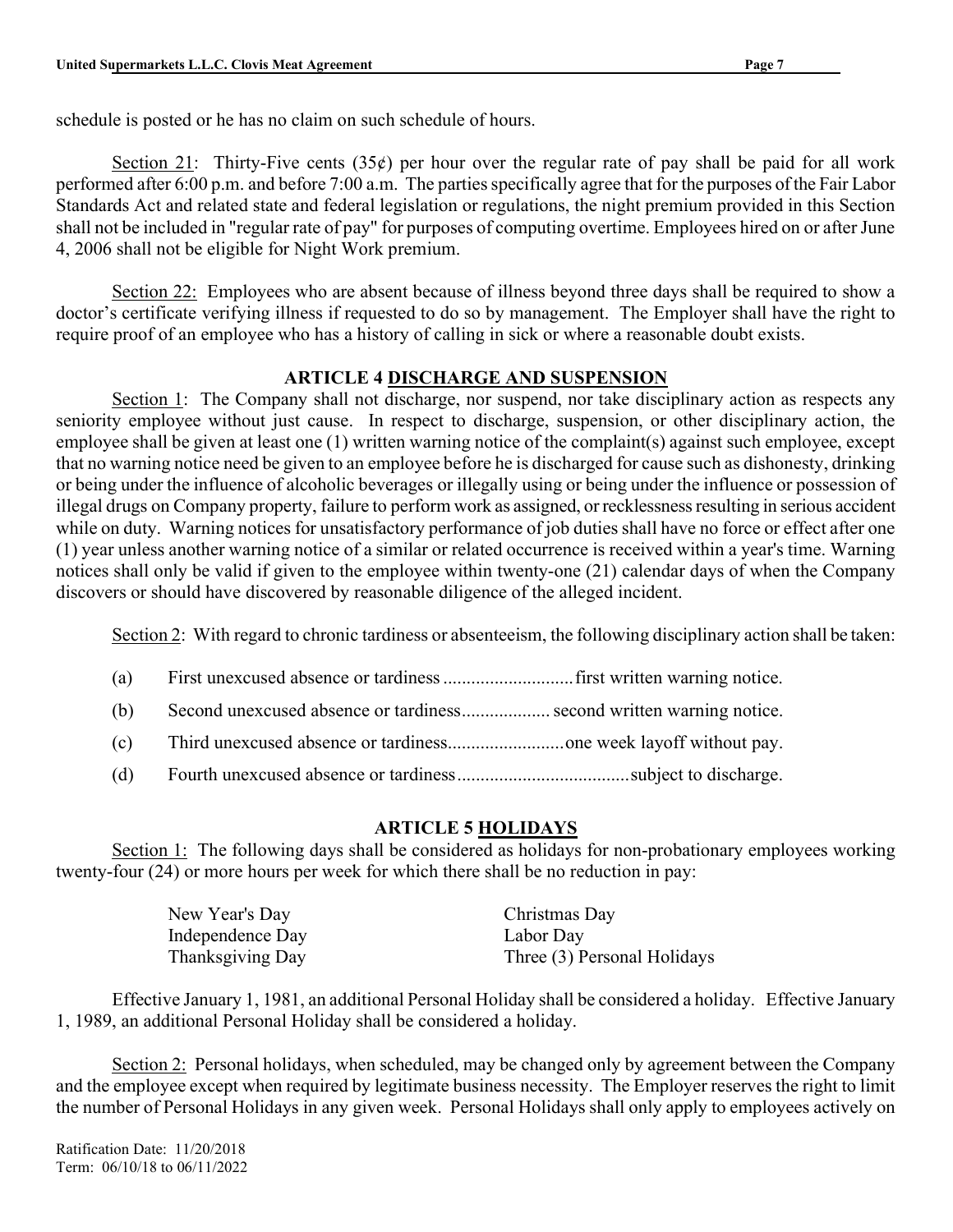the payroll for twelve (12) months.

The Company shall be given written notice by the employee at least two (2) work weeks prior to the Personal Holiday. In the event a holiday named herein falls on Sunday, the following Monday shall be observed. No Personal Holidays will be observed in a week where a common holiday is observed. The Personal Holiday must be mutually agreed upon between the Company and the employee.

If a scheduled Personal Holiday has to changed subsequently by the Company due to business necessity, the employee can reschedule the holiday to a mutually agreed upon date within sixty (60) days of the originally scheduled date, notwithstanding any other language in this Agreement.

Section 3: Employees absenting themselves from work without acceptable reasons on the day before a holiday, the day of the holiday, if scheduled, and/or the day after a holiday shall not be paid for the holiday. Acceptable reasons would include the following situations:

- (a) Death in the immediate family (spouse, child, mother, father, brother, sister, grandmother, grandfather, and in-law relationship or any relative residing permanently in the employee's immediate household).
- (b) Wife giving birth to child.
- (c) Meetings with the Company as representative of the Union.
- (d) Absence excused by the Company.

Section 4: In the event a holiday named herein falls within an employee's vacation period, the employee shall be given an extra day off for the holiday or pay in lieu thereof.

Section 5: Eight (8) hours of pay at straight time hourly rate will be allowed each full-time employee who qualifies for such pay in accordance with the above provisions. Part-time employees shall receive Holiday Pay based on the average number of hours paid during the last two (2) full weeks prior to the holiday week according to the following schedule. "Full weeks" will not include any week that has no paid hours or when an employee was off work due to workers compensation. Hours paid shall include all hours worked and hours paid for holiday, jury duty, vacation and funeral leave.

| Average Hours             | Holiday Pay |
|---------------------------|-------------|
| 6 but less than 12 hours  | 2 hours     |
| 12 but less than 24 hours | 4 hours     |
| 24 but less than 32 hours | 6 hours     |
| 32 or more                | 8 hours     |

When a part-time employee who is otherwise eligible for holiday pay allowance under the conditions as prescribed above is scheduled to work on a recognized holiday and fails to report for work, or to work the hours as scheduled on a holiday, or to work the scheduled day before or day after the holiday, such employee shall not be eligible to receive any holiday pay allowance.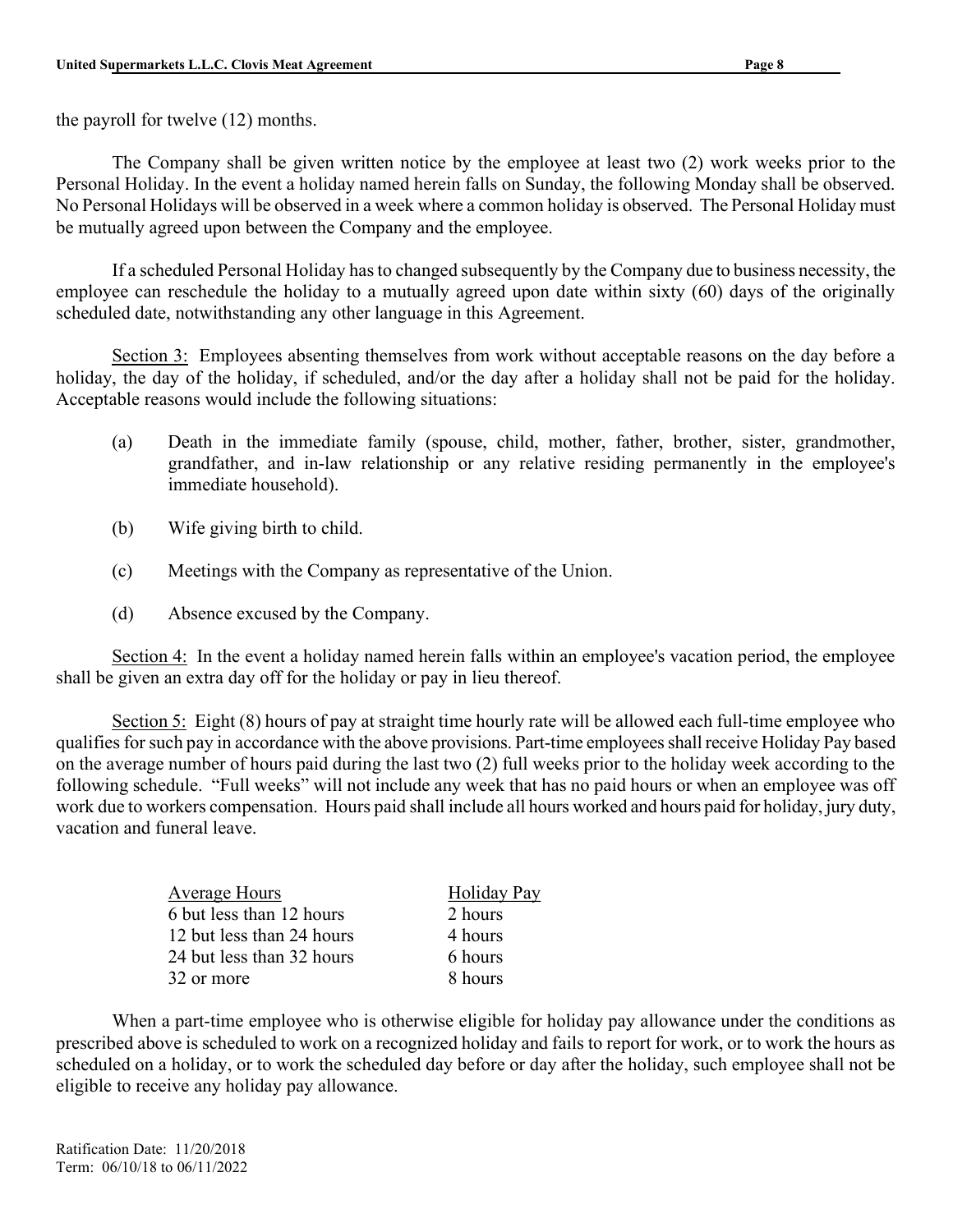Section 6: The following holidays shall be considered as paid holidays for all qualifying part-time employees working less than twenty-four hours per week:

> New Year's Day Thanksgiving Day Independence Day Christmas Day Labor Day

after one (1) year of service, three (3) Personal Holidays.

Bargaining Note: The intent is for employees not to lose their floating personal holidays.

Section 7. Three weeks prior to such holiday listed in section 1, the Employer shall post a work roster, and employees may sign such roster if they wish to work the holiday, up to the Wednesday before the schedule is to be posted. Employees who sign the roster shall be assigned such holiday work in order of seniority. Should there not be sufficient volunteers; the Employer may assign work in inverse order of seniority.

Section 8. Notwithstanding anything else in this Article, employees hired on or after June 4, 2006 shall only be eligible for Easter Sunday, Independence Day, Labor Day, Thanksgiving and Christmas holidays (after having worked their probationary period), and three (3) personal holidays effective the first of the calendar year following one (1) full year of service.

## ARTICLE 6 WAGES

Section 1: Exhibit "A" contains the Wage Schedule which shall be paid employees covered by this Agreement. Exhibit "A" is attached hereto and is hereby made an integral part of the Agreement.

Section 2: Experience shall be credited retroactively for a maximum of sixty (60) days from the date of acceptance of verification which can be submitted up to one hundred twenty (120) calendar days after employment, provided previous service has been within the last ten (10) years and has been comparable work in the retail market.. Prospective employees may waive the crediting of prior experience provided the waiver is reduced to writing prior to the employee being hired.

Section 3: Time spent by an employee traveling during his work day between two (2) stores of the Employer at the request of the Employer shall be counted as time worked. Any employee who is authorized and agrees to use his or her personal vehicle shall receive reimbursement pursuant to the IRS guidelines and rates. Employees may decline to use their own personal vehicle without being issued discipline of any kind. Travel time must be preapproved by store management on duty.

Section 4: Nothing shall restrict the right of the Company to advance an Apprentice to Journeyman in less than three (3) years, if, in the Company's opinion, any Apprentice is qualified to perform the duties of a Journeyman.

Section 5: Employees enjoying wages in excess of those stipulated herein shall not receive a reduction during the life of this Agreement except in the case of reassignment to another job in accordance with the provisions of this Agreement.

Section 6: Part-time employees shall work 1040 hours in order to be eligible for progression increases.

## ARTICLE 7 GRIEVANCE PROCEDURES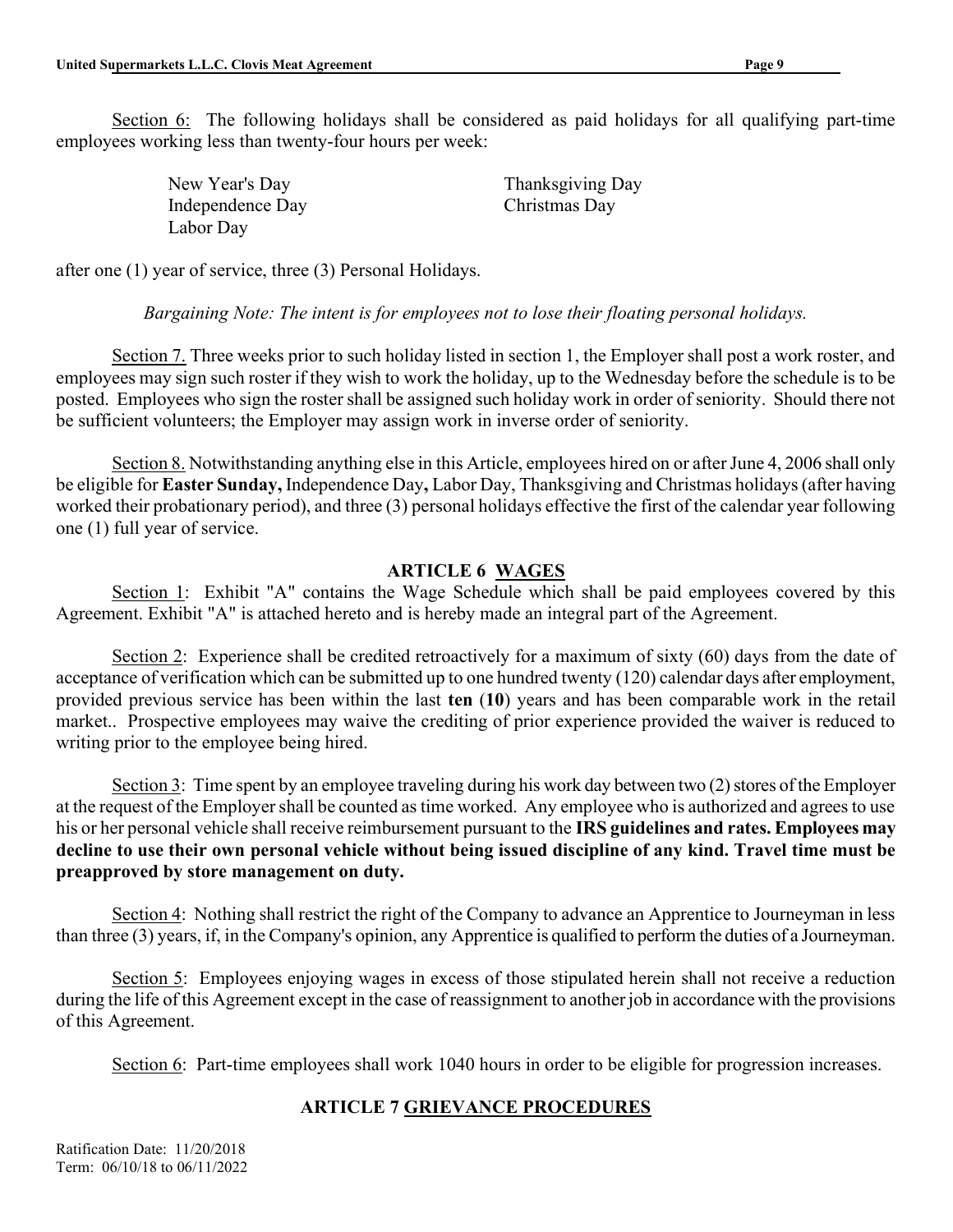Section 1: The Union or any employee in the Bargaining Unit who has any dispute or disagreement of any kind or character arising out of or in any way involving the interpretation or application of this Agreement shall submit such dispute or disagreement for resolution under the procedures and in the manner set forth in this Section.

Section 2: The dispute or disagreement shall be submitted to the following:

- (a) Step 1. The Union or the employee, as the case may be, shall discuss the dispute or disagreement promptly, but no more than ten (10) calendar days, after the occurrence of the event giving rise to the dispute or disagreement with the Manager of the store where the grievance arose. An employee having a dispute or disagreement shall be entitled to be accompanied by a representative of the Union in this Step 1. The Union can process Step 1 with a representative of the Labor Relations Department when a dispute or disagreement affects more than one United Supermarkets, L.L.C. store, recognizing each store has a different bargaining agreement.
- (b) Step 2. If the dispute or disagreement is not settled in a manner satisfactory to the Union and the Employer, the Union shall reduce the grievance to writing and deliver it or mail it to the Employee Relations Representative of the Employer, delivered or postmarked no more than seventeen (17) calendar days after the occurrence of the event giving rise to the dispute or disagreement.

The written grievance shall include a statement of the nature of the grievance, date of the occurrence, parties involved, and the provision(s) of the Agreement alleged to have been violated. No grievance may be considered unless the written grievance contains each and every element. Upon receipt of a written notice setting forth the four required grievance elements, the representatives of the Employer and the Union shall confer twice a month on mutually agreeable dates but no later than the  $15<sup>th</sup>$  and  $30<sup>th</sup>$  of each month to attempt to settle or resolve the matter. Such resolution may be accomplished by telephone. Both parties shall submit to the other, at this Step 2 conference the reasoning behind their positions. At the conclusion of the Step 2 conference, the Employer or the Union shall submit a statement stating that the grievance has or has not been settled. The Employer shall provide a written response.

(c) Step 3. If a grievance is not settled at Step 2, the Union may request arbitration. Such request must be made within fourteen (14) calendar days after the Step 2 conference and Company written denial.

Grievances concerning terminations, scheduling issues or other issues as mutually agreed to by the parties on an individual basis that cannot be resolved at Step 1 or Step 2 may be submitted to an expedited arbitration process. Following the final determination in either Step 1 or Step 2 of the grievance procedure, either party may place the matter into expedited arbitration. In order to submit any such grievance to expedited arbitration the parties will take the following steps:

1. Either party may place the matter into expedited arbitration by notifying the other party of the desire to submit this matter to expedited arbitration and choosing a mutually agreeable arbitrator from the expedited panel. If an arbitrator cannot be chosen by mutual agreement, the parties shall strike from the list of arbitrators and select the remaining arbitrator after all others have been stricken. If striking the arbitration panel becomes necessary, it will take place within ten (10) working days after the matter is submitted to expedited arbitration. The penalty for failure of a party to timely participate to strike a panel is that party will pay the full cost of the arbitration hearing room facility. Selection shall be made by telephone, and the parties shall jointly contact the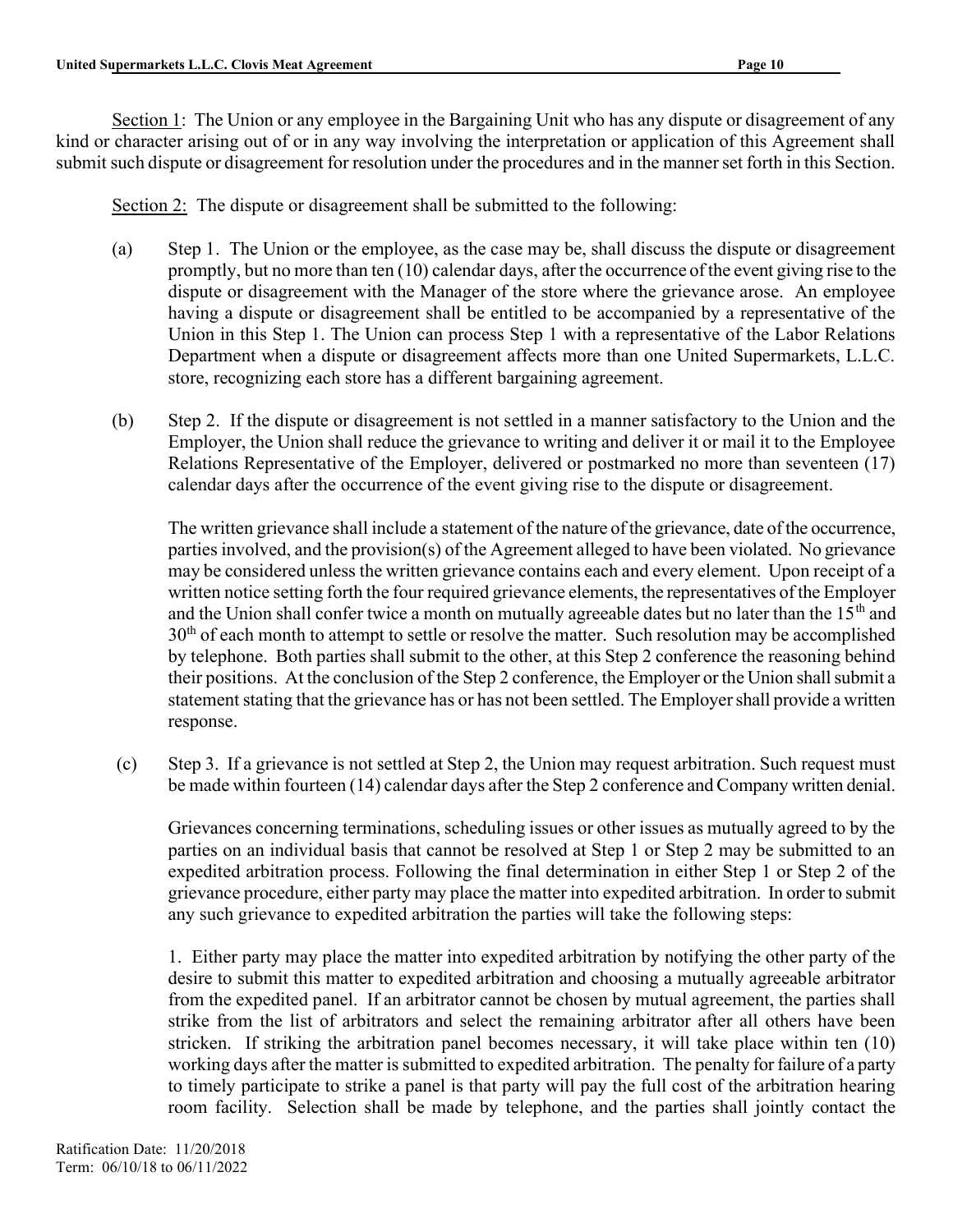arbitrator at the time of selection.

2. The following eleven (11) arbitrators from the previously established list of forty (40) arbitrators designated by the parties have agreed to the expedited terms contained in this section, including an agreement to schedule the hearing within forty-five days, and have agreed to issue an expedited decision within fifteen days from the close of the hearing or from the submission of post-hearing briefs, whichever is later.

(Add list of 11, Company and Union to select 11 from 40 prior to ratification.)

3. The parties will arrange their schedules to ensure that the arbitration can be scheduled in a reasonably prompt manner, preferably within forty-five days of receipt of the request for expedited arbitration.

4. Post hearing briefs may be filed by either party within fifteen days from the close of the hearing.

5. The Arbitrator will render his or her award as set forth above. If an arbitrator fails in two separate arbitrations to meet the deadlines set forth in this expedited procedure either party may request that his/her name be removed from the eleven-member panel described in paragraph 1 of this expedited procedure, and the parties shall then immediately agree upon a replacement.

Section 3: The decision of the arbitrator shall be final and binding upon each party; however, the arbitrator shall not have the power to add to, subtract from, or in any way modify the terms of this Agreement, and shall limit his decision strictly to an interpretation of the language of this Agreement. In the event arbitrator awards back pay, he shall reduce such award by all earnings, including unemployment compensation received by the aggrieved party during the period of the award. The expenses of the arbitrator shall be shared equally between the Employer and the Union.

Section 4: No grievance may be submitted to arbitration by the Union under Step 3, unless the time limit set forth in Step 2 for the filing of the grievance in writing has been strictly complied with. Any grievance which is submitted after such time limit has expired shall be forfeited and waived by the aggrieved party. Failure by the Union or the employee, as the case may be, to observe the time limit set forth in Step 1, shall not constitute a waiver, unless such failure is willful. Time limits may be extended only by mutual agreement in writing signed by both the Union and the Employer.

Section 5: At any Step in this grievance procedure, the Executive Board of the Local Union shall have the final authority, in respect to any aggrieved employee covered by this Agreement, to decline to process a grievance complaint, or dispute further if in the judgment of the Executive Board such grievance or dispute lacks merits or lacks justification under the terms of this Agreement.

Section 6: The arbitration procedure herein set forth is the sole and exclusive remedy of the parties hereto and the employees covered hereby for any claimed violations of this Contract, and for either party during the term of this Agreement, and such arbitration procedure shall be (except to enforce, vacate, or modify awards) in lieu of any and all other remedies or forums of law, in equity or otherwise which will or may be available to either of the parties.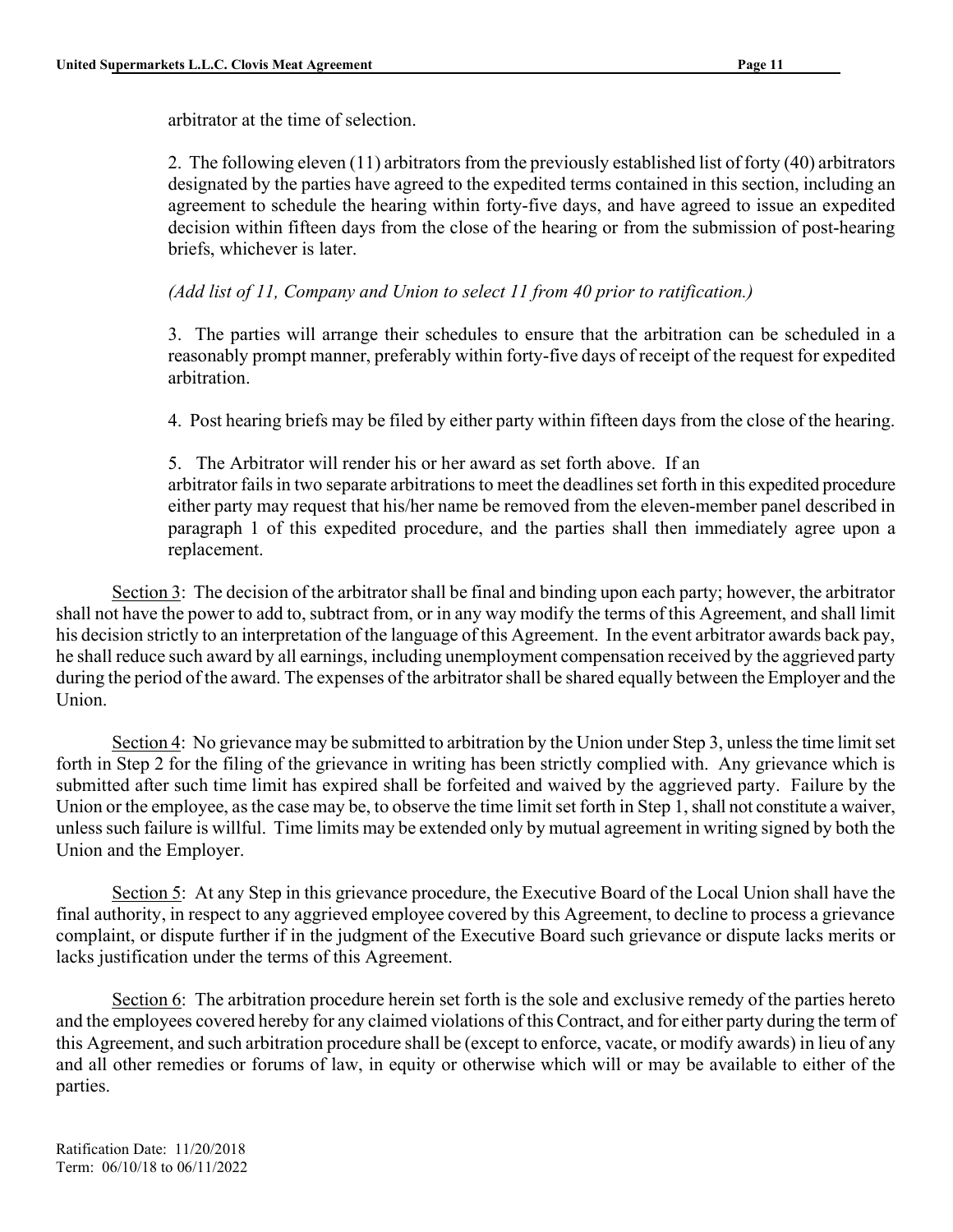## ARTICLE 8 SENIORITY

Section 1: (a) For the purpose of this Agreement, seniority shall prevail in filling permanent vacancies, transfers, layoffs, and recalls of employees. Probationary employees shall not acquire seniority for the first sixty (60) days; however, if retained beyond said sixty (60) days, the employee's seniority shall be dated back to the last date of employment. There shall be six (6) seniority groups as follows:

- (1) Head Meatcutter
- (2) Assistant Head Meatcutter
- (3) Journeymen & Apprentice Meatcutters
- (4) Meatwrappers
- (5) Meat Clerks
- (6) Butcher Block Clerks
- (b) The seniority area shall be the City of Roswell.

(c) The Head Meatcutter will retain his original seniority date when he returns to the Journeyman Meatcutter classification.

Section 2: The Company shall post a seniority list in each market, said lists to be revised and reported to the Local Union every six (6) months. In addition thereto, the Company will cause to be mailed to the Local Union a duplicate copy of seniority listings. When seniority listings are posted and there are no complaints as to their accuracy within fifteen (15) days after they are posted, said lists become official.

Section 3: Seniority will be broken if an employee (1) quits; (2) is discharged for just cause; (3) fails to return to work within seventy-two (72) hours after being recalled by the Company by Certified Mail-Return Receipt Requested to his last known address on Company records; (4) has been laid off from the Company for one (1) year.

No employee shall be entitled to any of the benefits of the Agreement while on layoff, and if not rehired within one (1) year, the employee will be terminated.

Section 4: All employees, in the event of a layoff or transfer, shall be laid off or transferred in accordance with their established seniority within their respective seniority group provided the employees retained or transferred have the ability to perform the work. In rehiring, the last person laid off shall be the first person rehired provided they have the ability to perform the work.

Section 5: Transfers are permitted between establishments of the Company in this seniority area provided seniority is followed.

Section 6: Part-time workers shall be given consideration for full-time work based on their seniority, provided they have the ability to perform the work.

Section 7: Seniority status of employees hired on the same day shall be determined by the Company with notice to the Union.

Section 8: Transfer of Head Meatcutters and employees receiving promotions shall not be subject to the Seniority Clause. When offered a transfer, a Head Meatcutter shall have the option of accepting the transfer or being reduced to Journeyman Meat Cutter classification.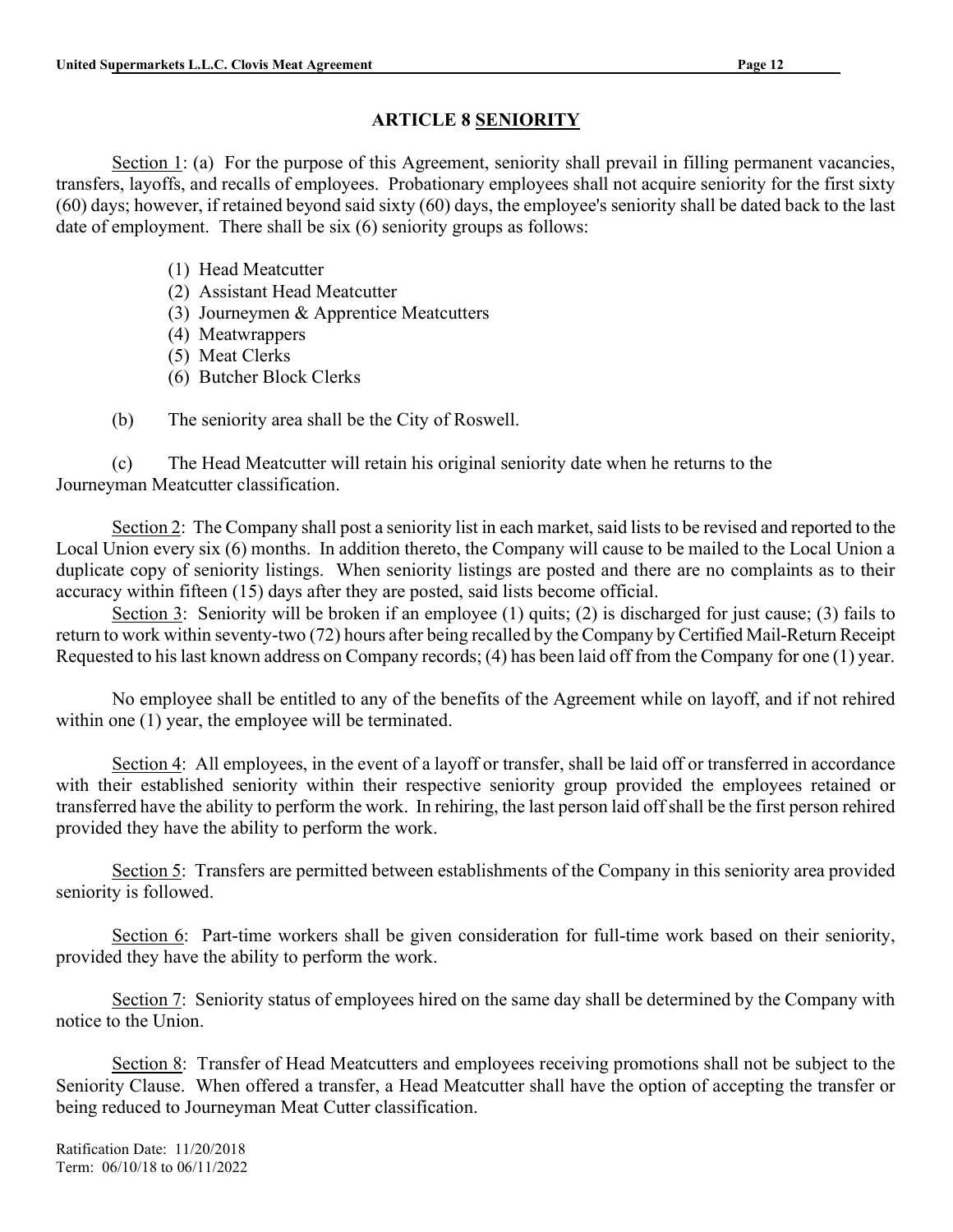Section 9: Head Meatcutters and Assistant Head Meatcutters shall be allowed to voluntarily return to the Journeyman Meat Cutter classification without loss of seniority upon giving thirty (30) days written notice to the Company.

Section 10: A permanent vacancy shall be filled in accordance with the following procedure:

- (a) Journeyman Meat Cutter and Wrapper vacancies shall be filled by seniority from among those employees who have requested consideration via the posting process and who have the ability to perform the job. The Company shall have the right to fill temporary vacancies without regard to seniority.
- (b) Employees desiring to apply for job openings shall submit their request application via the posting process specifying the store location desired.
- (c) Apprentice Meat Cutters, Head Meatcutters and Assistant Head Meatcutters shall not be allowed to bid their assignments.
- (d) For the purpose of this Section, the Company shall determine ability subject to the No Discrimination Clause of this Agreement.

Section 11: All Apprentice Meat Cutter openings shall first be offered to those employees in the Wrapper classification who have the physical capacity to perform the work. When a Wrapper is assigned to the Journeyman Meat Cutter or Apprentice Meat Cutter classification, the Wrapper will retain seniority in the Wrapper classification for a period of one (1) year.

After one (1) year if the former Wrapper continues to be assigned to the Apprentice Meat Cutter or Journeyman Meat Cutter classification, his or her seniority date will be the date assigned as an Apprentice Meat Cutter or Journeyman Meat Cutter. If the former Wrapper is to be laid off, the former Wrapper may elect to be reassigned to the Wrapper classification rather than accept the layoff. If the former Wrapper elects this option, his or her seniority date shall be the date originally assigned as a Wrapper.

If the former Wrapper has returned to the Wrapper classification and is recalled to the Journeyman Meat Cutter or Apprentice Meat Cutter classification, the Wrapper may accept the recall or remain in the Wrapper classification without further recall rights.

#### ARTICLE 9 LEAVE OF ABSENCE

Section 1: A Leave of Absence shall be granted to non-probationary employees in writing upon written request for the following reasons.

(a) Illness or Injury. As a result of a verifiable non-occupational illness or injury supported by medical evidence of continuing disability up to the extent of recovery but not to exceed six (6) months.

Extensions of such leaves shall be granted by the Employer, solely upon the presentation by the employee of written request for extension supported by medical evidence of continuing disability and medical evidence of a reasonable expectation to return to work within no more than one (1) year's total leave.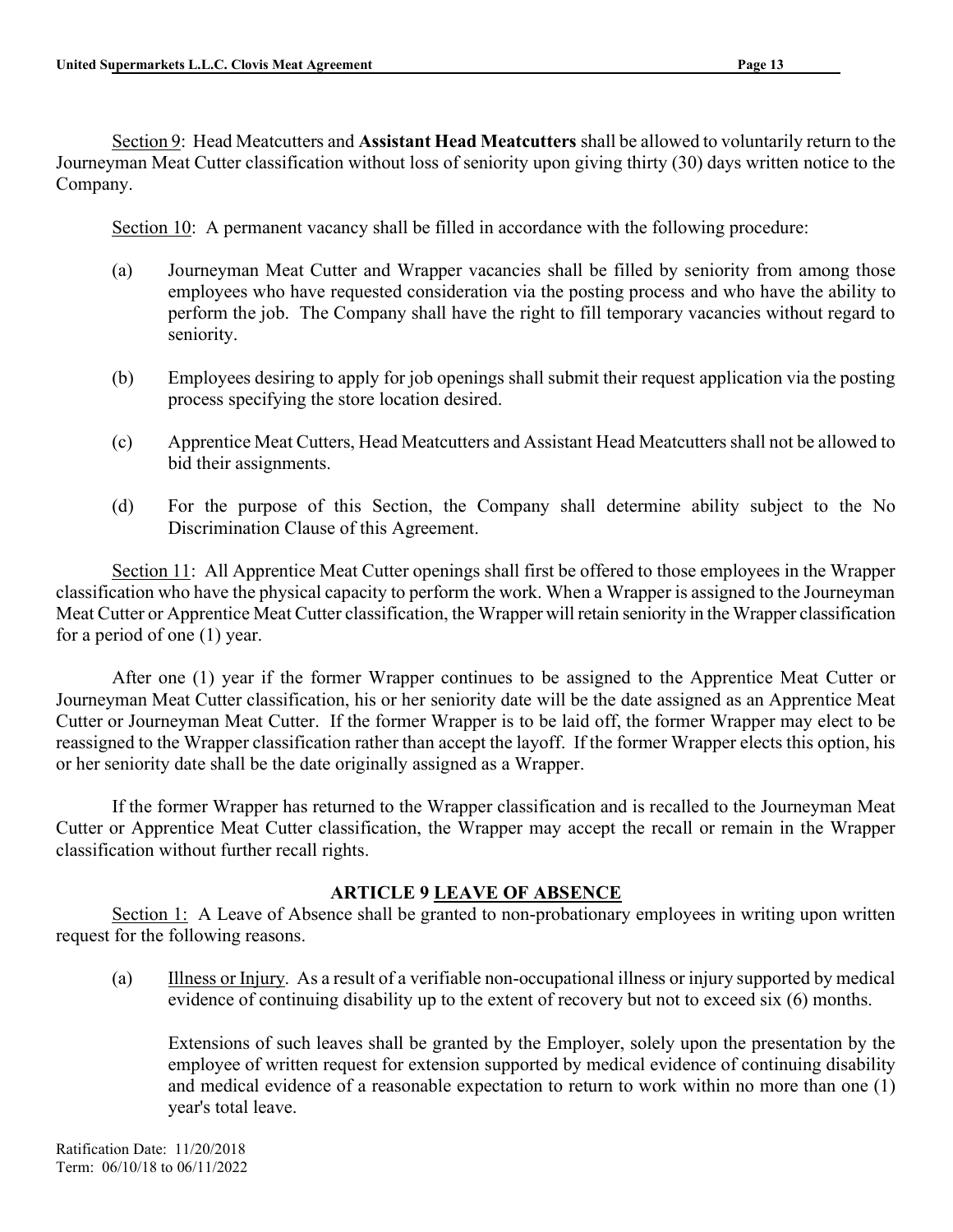(b) Occupational Illness or Injury. As a result of a verifiable work related illness or injury supported by medical evidence of continuing disability up to the extent of recovery but not to exceed six (6) months.

Extensions of such leaves shall be granted by the Employer, solely upon the presentation by the employee of written request for extension supported by medical evidence of continuing disability and medical evidence of a reasonable expectation to return to work within no more than one (1) year's total leave.

- (c) Personal Leave. Leaves of absence without compensation for reasonable periods may be granted by the Employer at its discretion to employees who have completed one (1) year of service.
- (d) Family Leave. Leaves of Absence of up to one year shall be granted to any employee who upon request shows that they need to provide care for a member of the employee's immediate family. Leaves shall be granted only for the duration of care for which it was initially approved.

 Employees may use but are not required to use any unused earned vacation pay, PTO, or personal day(s) during any period of unpaid approved FMLA leave.

- (e) Military Leave. Leaves of Absence shall be granted to employees entering military service or called to military service in accordance with applicable laws.
- (f) Union Leave. Upon written request, a Leave of Absence without pay for Union business, not to exceed six (6) months, will be granted by the Employer to employees who have completed one (1) year of service or more. This leave may be extended by an additional six months. An employee on a Union Leave of Absence may receive pay from the Union.

Section 2: Seniority rights shall not be broken when an employee is on a leave of absence. However, if any employee, while on a leave of absence, accepts any other job or goes into business for himself, he automatically terminates his employment and loses all rights with the Company.

## ARTICLE 10 VACATIONS

Section 1: Full-time employees who have been on the payroll of the Company for one (1) year shall be entitled to one (1) week of vacation with full pay (40 hours).

Section 2: After three (3) years of service on the payroll of the Company, all full-time employees shall be entitled to two (2) weeks of vacation with full pay (80 hours).

Section 3: After seven (7) years of service on the payroll of the Company, all full-time employees shall be entitled to three (3) weeks of vacation with full pay (120 hours).

Section 4: After fifteen (15) years of service on the payroll of the Company, all full-time employees shall be entitled to four (4) weeks of vacation with full pay (160 hours).

Section 5: After twenty (20) years of service on the payroll of the Company, all full-time employees shall be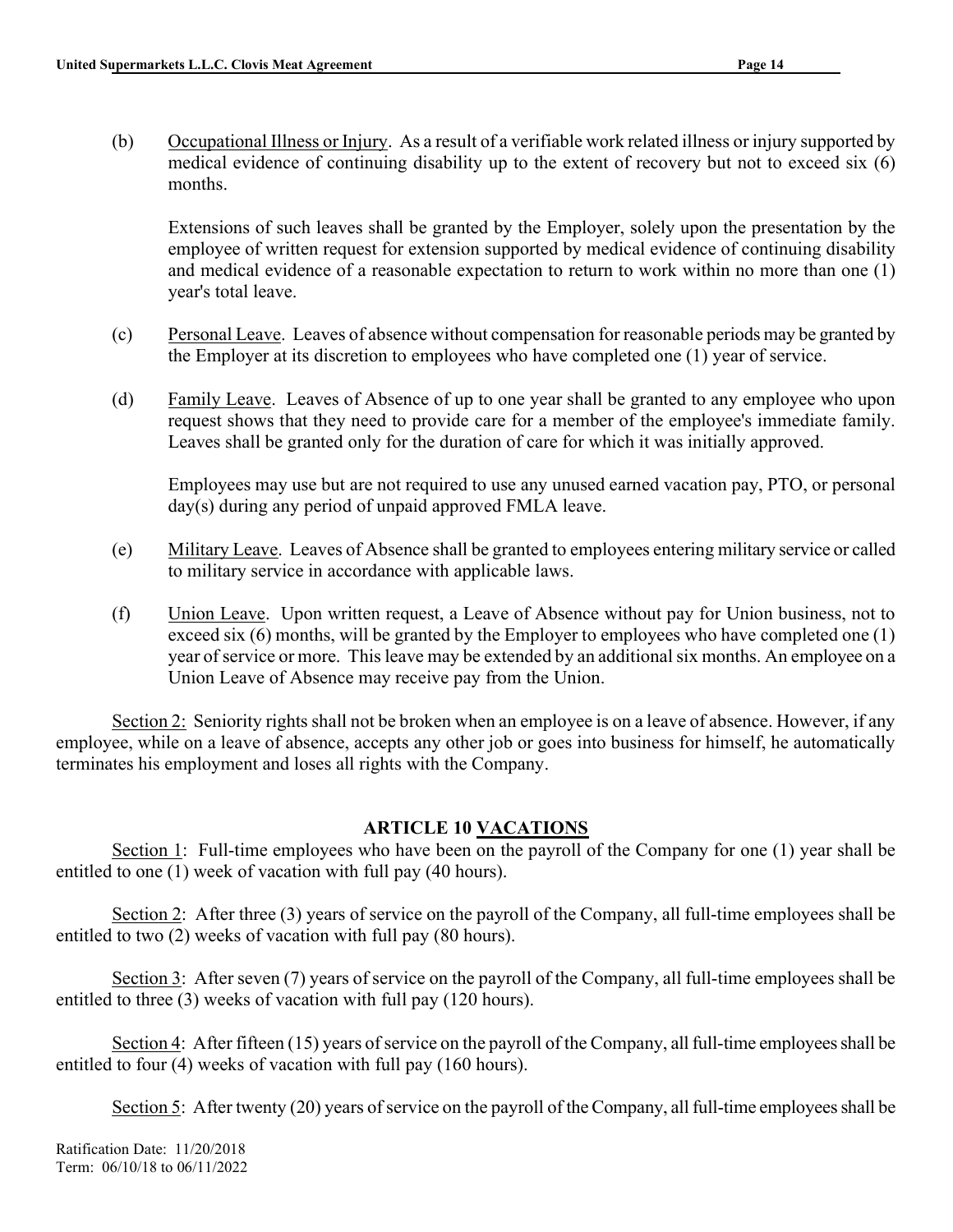entitled to five (5) weeks of vacation with full pay (200 hours).

Section 6. Employees hired on or after June 4, 2006 shall receive one (1) week paid vacation after one (1) year of continuous service, two (2) weeks paid vacation after three (3) years of continuous service, three (3) week of vacation after seven (7) years of continuous service, and four (4) weeks of vacation after fifteen (15) years of continuous service.

Section 7: Employees with the oldest seniority dates on an individual store basis shall be given preference on vacation dates. The Company retains the right to schedule vacations. Such vacation, once scheduled, may be changed only by agreement between Company and employee except where required by legitimate business necessity.

Section 8: Any employee who has earned his vacation before he has been given an opportunity to take said vacation and leaves the employ of the Company for any reason shall be paid his or her vacation pay together with any other wages upon leaving, unless the employee has been terminated for dishonesty related to Company business.

Section 9: Employees shall not be given pay in lieu of a vacation unless mutually agreed between the Union, the employee and the Company.

Section 10: In case the Company closes a meat department or store and cannot place employees who are displaced, either full-time or part-time, the Company agrees to pay such employees who have one (1) year or more service with the Company a pro rata vacation based on one-twelfth  $(1/12)$  or major fraction thereof of the vacation he would have earned for each month worked in that anniversary year prior to the closing. This pro rata vacation is to be paid only for vacation earned but not taken. No non-contractual bonuses shall be included in the above computation of vacation pay.

Section 11: Upon completion of one (1) full year of employment, all part-time employees eligible for vacation shall have their weekly vacation pay based on their average hours paid per week, during the fifty-two (52) weeks preceding their last anniversary date, excluding from the "52 week period" calculation any week that had no paid hours or when the employee was off work due to workers compensation, and not exceed forty (40) hours per week. Hours paid shall include hours worked and hours paid for holiday, jury duty, vacation and funeral leave. No non-contractual bonuses shall be included in the above computation of vacation pay.

Section 12: Employees "on the payroll" or providing "service on the payroll" shall be those employees who have worked continuously for their Employer for the required number of years as specified in Sections 1 through 5 of this Article. Such continuous work shall include paid vacation time.

Section 13: Employer shall not block out days unavailable for vacation selection except for the following holidays and the day before: Christmas Day, Thanksgiving Day, Memorial Day, Labor Day, Independence Day and New Year's Day.

## ARTICLE 11 JURY DUTY

The Company agrees to pay the difference between any government allowance and full day's pay at straighttime hourly classification rates for each day, up to a maximum of ten (10) days in any calendar year, an employee is required to serve and does serve on any jury, provided the employee is scheduled to work on the day or days actually served on the jury.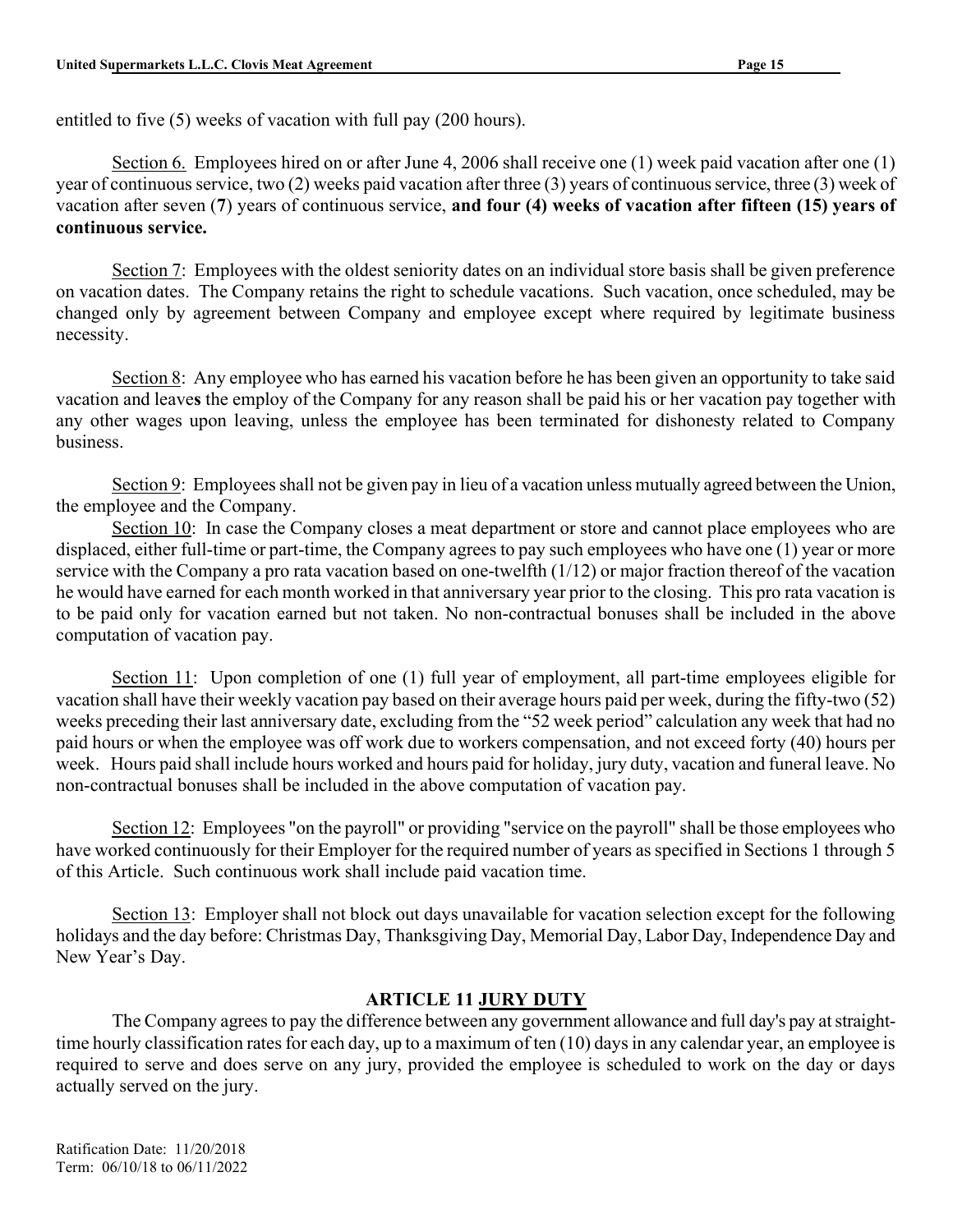In order to be eligible to receive payment under this Section, an employee must notify his Store Director on his first workday after receipt of the notice to report for jury duty and must furnish satisfactory evidence that jury duty was performed and of the amount of compensation received for such service on the days for which payment is claimed.

## ARTICLE 12 FUNERAL LEAVE

In the event of a death in the employee's immediate family (spouse, child, step-child, father, step father, mother, step mother, brother, sister, grandmother, grandfather, grandchildren, or any similar in-law relationship with his/her current spouse or any relative living permanently in the employee's immediate household), the employee shall be entitled to be absent from work for such time as is necessary to make arrangements for and attend the funeral and return if required and will be allowed up to a maximum of three (3) days of funeral leave pay. During such absence, the employee shall be compensated at his straight-time hourly classification rate for such regular working time lost and such time to be considered as actual time worked and paid for as such. Such absentee compensation shall not include pay for lost overtime, vacation time, or premium pay; it shall include holiday pay. It is understood that an employee will be allowed one (1) day off to attend the funeral of aunts, uncles, nieces, nephews and first cousins, such time to be considered as actual time worked and paid for as such, provided the employee is scheduled to work on the day of the funeral.

## ARTICLE 13 MISCELLANEOUS PROVISIONS

Section 1 - Laundry: The Company agrees to furnish and supply laundered aprons and uniforms without cost to the employee, except employees will be required to launder drip-dry garments, and except where employees are allowed to wear their own clothes.

Section 2 - Inventory: The Company agrees that all inventory of merchandise shall be taken during working hours.

Section 3 -Financial Deductions: No employee shall be required as a condition of employment to have deducted from his pay or to make any financial donation or contribution to or for any cause not specifically provided for in this Agreement or required by State or Federal statutes of law.

Section 4 – Meat department employees shall continue to cut and stock all items currently being cut and stocked as of 11/24/14 unless such items are discontinued or the Employer first bargains with the Union over the effects of any proposed changes.

## ARTICLE 14 UNION AFFAIRS

Section 1 - Union Market Cards: In all markets covered by this Agreement, the official Union Market Card shall be displayed where visible to all customers provided there are no violations of this Agreement. Such cards shall remain the property of the Union and shall be surrendered upon written demand at any time only if the Employer has refused to comply with the final decision of an arbitrator reached in accordance with the provisions of this Agreement.

Section 2 - Union Notification: The Employer agrees to notify the Union within one (1) week from the date of employment of any employees subject to this Agreement, of the name of such employee, his or her classification, store where employed and the date of employment. The parties agree that, should the Employer fail to meet the obligation in this respect, the Union will not seek reimbursement of lost dues and fees.

Section 3 - Bulletin Board: The Company will provide a Bulletin Board or other suitable arrangement within the establishment where the Union may post notices of Union recreational affairs, social affairs, and notices of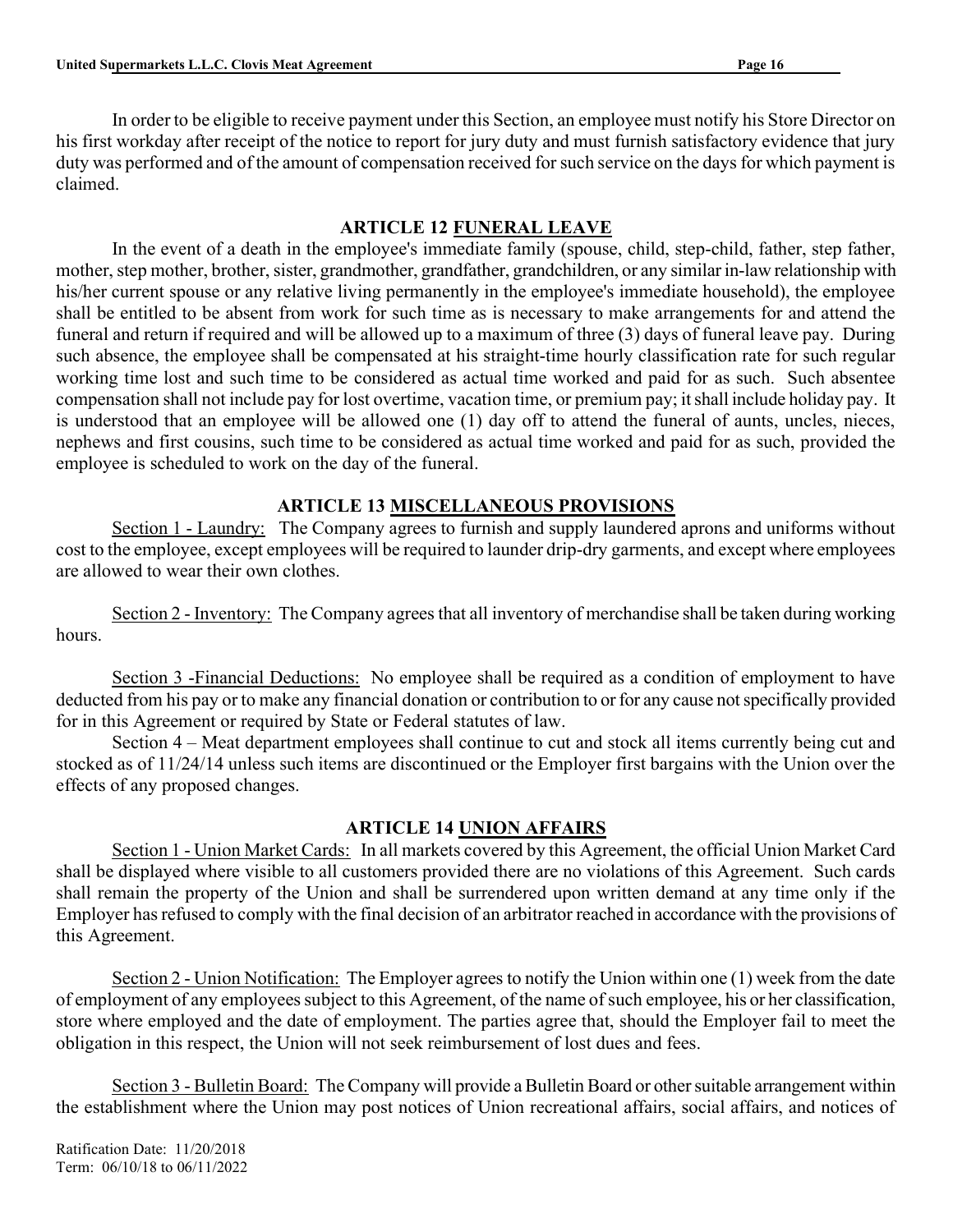elections and deaths, appointments and results of Union elections pertaining to the establishment and notices of Union meetings, and a copy of this Agreement.

Section 4 - Union Representatives: No more than two (2) Union representatives shall be admitted at all reasonable times to interview employees on duty. Such visits shall not unreasonably interfere with the efficient operation of the Employer's business.

An employee may request a representative of the Union to be present during interrogation by management, which the employee believes may result in discharge or suspension. The Union agrees to make a representative available within a reasonable time during the same day such request is made.

Section 5 - Shop Steward: It is understood that the Union shall have the authority to designate and/or remove from among the full-time seniority employees in the bargaining unit a Shop Steward. There shall be a Shop Steward in each retail chain covered by this Agreement.

The Shop Steward shall be authorized to investigate grievances and shall do so without disturbing the Company's operations. The Company shall have the right to call a conference with the Shop Steward or Union officials for the purpose of discussing complaints raised by the Company and time spent on such meetings by the Shop Steward shall be paid for as time worked.

The Shop Steward shall not have the authority to settle any grievance in a manner that is contrary to the terms of this Agreement.

Section 6- Union Buttons: The Union member will have the right to wear their Union Buttons according to current National Labor Relations Board rules.

## ARTICLE 15 SEPARABILITY

The provisions of this Agreement are deemed to be separable to the extent that if and when a court of last resort adjudges any provision of this Agreement in its application between the Union and the undersigned Company to be in conflict with any law, such decision shall not affect the validity of the remaining provisions of this Agreement, but such remaining provisions of this Agreement shall continue in full force and effect, provided further, that in the event any provision or provisions are so declared to be in conflict with a law, both parties shall meet immediately for the purpose of negotiation and agreement on the provision or provisions so invalidated.

## ARTICLE 16 MANAGEMENT RIGHTS

All rights and powers not expressly restricted or limited by terms of this Agreement shall remain in and may be exercised at the discretion of the Company.

The Employer may require an employee to submit to a drug and alcohol test in the event of an on-the-job injury or reasonable suspicion of impairment.

## ARTICLE 17 STRIKE OR LOCKOUT

Section 1: It shall not be a violation of this Agreement nor grounds for discipline or discharge for persons covered hereunder to refuse to cross another Union's picket line. The Local, its agents or representatives, shall not interfere in any way with the independent judgment of persons covered herein in this regard. Notwithstanding the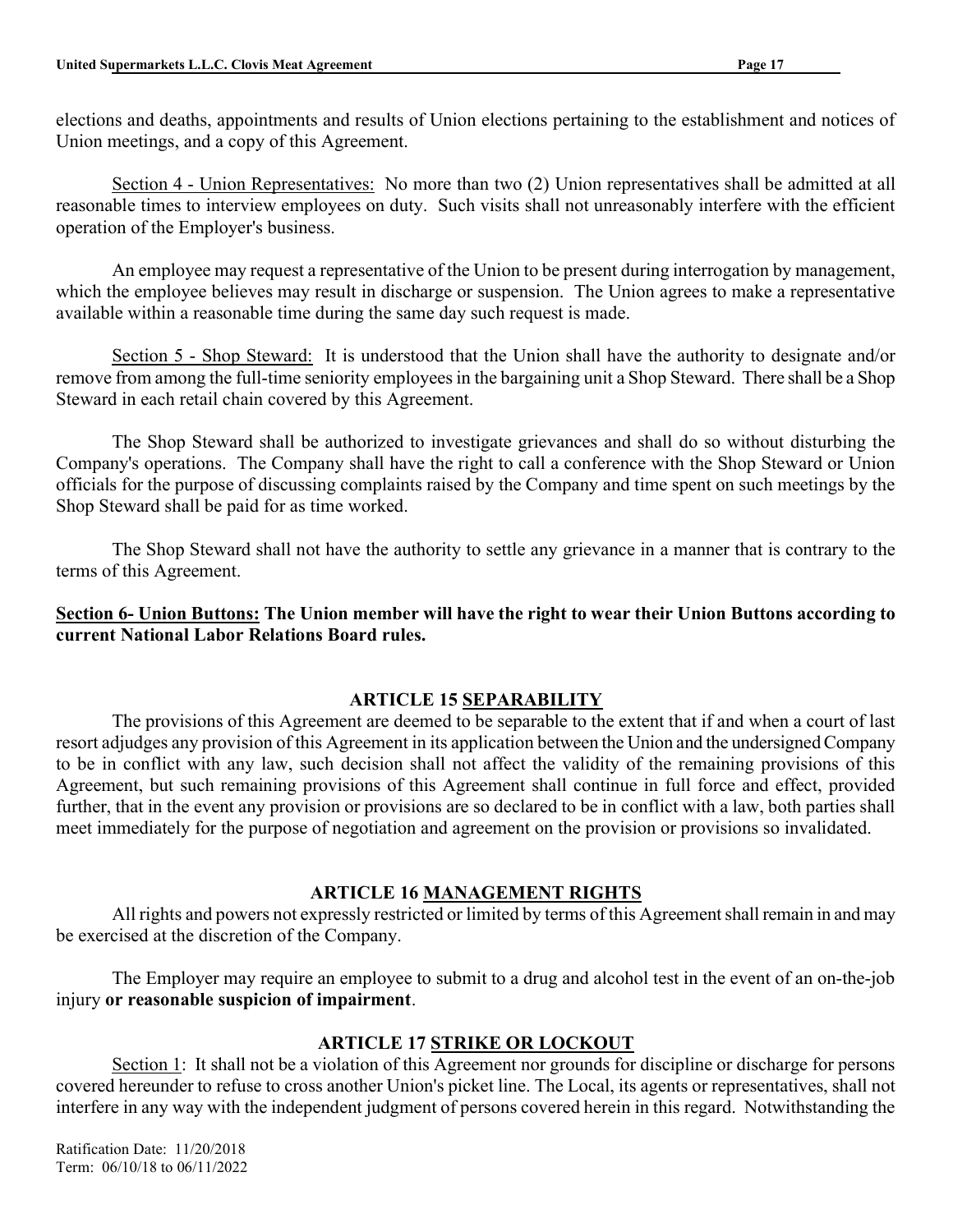foregoing, no employee shall refuse to cross another Union's picket line until the Employer has received 72 hours written notice thereof. The Local and the employees agree that during the life of this Agreement (excepting the Local when any other contract it may have with the Company in its Store or Stores has expired), or any extension thereof, there will be no strike, stoppage of work, harassment, slow-down, picketing, boycotting, or hand billing of the Company's premises or other forms of economic action.

Section 2: The Company agrees that it will not, during the term of this Agreement or any extension thereof, engage in a lockout.

### ARTICLE 18 MAINTENANCE OF STANDARDS

Employees enjoying wages, benefits or working conditions in excess of these stipulated herein, shall not receive a reduction during the lifetime of this Agreement, except in the case of reassignment to another classification in accordance with the seniority provisions of this Agreement; further, the provisions of the Article do not cover bonus pay for Head Meatcutters. Nothing above shall be construed to require maintaining any existing differentials of "red circle" rates, but only to preclude the reducing of existing rates and benefits.

## ARTICLE 19 HEALTH AND WELFARE

Section 1 - Trust Fund. Effective June 30, 2015, employees shall cease to participate in the New Mexico UFCW Unions and Employers Health and Welfare Trust Fund ("New Mexico Health Fund"). Effective July 1, 2015, the New Mexico Health Fund shall be merged with, and employees of the bargaining unit and their eligible dependents shall participate in, the United Food and Commercial Workers and Employers Arizona Health and Welfare Trust ("Arizona Health Fund") on the same basis in terms of Plan rules and regulations, eligibility for benefits, benefit designs and employee co-premiums as employees covered under the Arizona Safeway collective bargaining agreement.

The Trustees of the Arizona Health Fund shall establish separate accounting for the New Mexico group with the understanding that contributions from the New Mexico employers shall not be used to provide, or subsidize benefits for the Arizona group and that contributions from the Arizona Employers shall not be used to provide, or subsidize benefits for the New Mexico group. Administrative expenses shall be prorated between the groups as determined by the Trustees of the Fund.

Effective January 1, 2015, the New Mexico Plan A benefits shall be modified to the same benefits as Arizona Plan A, the New Mexico Plan B benefits shall be modified to the same benefit provisions as Arizona Plan B and the New Mexico Plan C benefits shall be modified to the same benefit provisions as Arizona Plan B1, except the coinsurance rates for participants who will be covered under Arizona plan A or B, shall continue to be equal to those co-insurance rates which applied to those participants under the New Mexico Health Fund until otherwise modified by the Trustees of the Arizona Health Fund. Further except, the short term disability benefit for the New Mexico group shall be the same provided under the New Mexico Health Fund. Additionally, effective January 1, 2015, the administration of the New Mexico Health Fund shall be switched to the same administrator handling the Arizona Health Fund.

It is further understood that as a condition of receiving the contributions provided below, the Trustees of the Plan will establish Plan(s) of benefits, which can be supported by the contributions provided herein and such Trustees shall have the authority to modify such benefits as they deem necessary to maintain the Plan in a fully reserved status.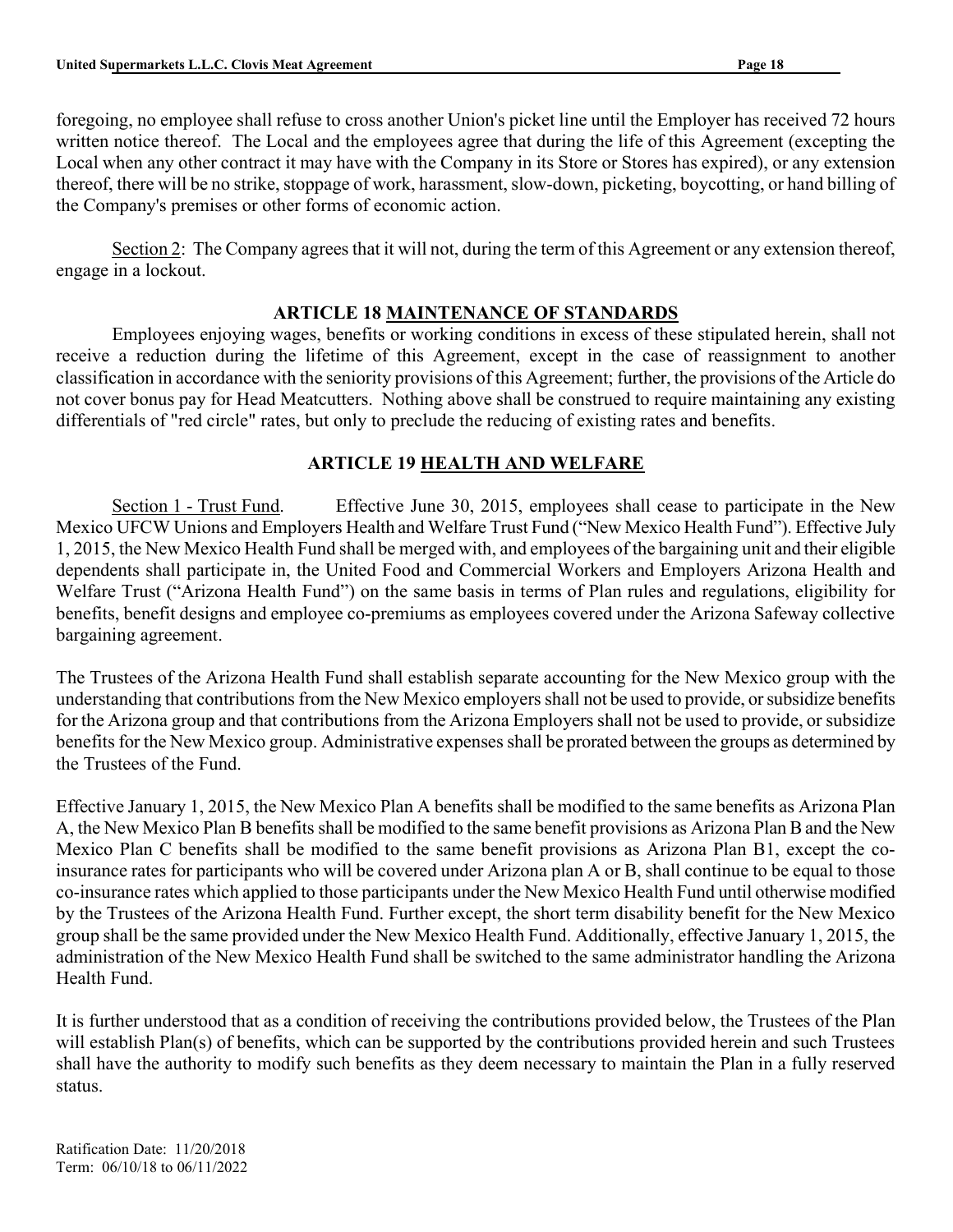Section 2 – Employer Contributions. The Employer shall continue to contribute to the New Mexico Fund the amounts described below each month by the twentieth (20th) day of the month for each of its eligible employees covered under Plan A, Plan B and Plan C but on the same eligibility basis as is required under the Arizona Safeway's collective bargaining agreement, except that such contributions shall continue to be made on a Per Employee Per Eligible (PEPM) basis. Employer Contributions will make contributions on all eligible employees, in all plans, regardless of opt out status. Upon merger, in the event Arizona Safeway increases, or decreases, its employer contribution rate into the Arizona Fund, then the employer contribution rates required under this agreement shall be increased, or decreased, by the same percentage and at the same time as the Fry's rates are increased, or decreased. Employee Contributions to be paid shall be the same as the Arizona Safeway.

Section 3 – Eligible Employees. Eligibility for coverage shall be as defined in the Arizona Safeway's collective bargaining agreement and by the Arizona Health Fund.

Section 4 – If legislation is enacted which affects Health and Welfare or related benefits, or costs of providing them, this Contract may be opened by either party upon thirty (30) days written notice to the other party for the purpose of negotiating the Section so affected only.

#### ARTICLE 20 PENSIONS

Section 1: Effective April 1, 1990, the Company shall contribute the sum of one hundred nineteen dollars (\$119.00) per month per eligible employee to the United Food and Commercial Workers Union Industry Pension Plan by the twentieth (20th) of the month. Contributions shall be paid on account of work performed on and after the first (1st) day of the calendar month after such employee has been on the Company's payroll for thirty (30) calendar days and has averaged twenty-four (24) hours or more per week for at least four (4) consecutive weeks. Such contribution shall not be made on any month in which an employee fails to average twenty-four (24) hours or more per week for at least four (4) consecutive weeks. For all employees hired on or after June 4, 2006, eligibility shall be after 3 months not 30 days. Effective with all hours worked in October, 2010, increase contribution rate from one hundred nineteen dollars (\$119.00) to one hundred fifty-nine dollars (\$159.00) for employees hired before June 5, 2009. No change for employees hired after June 5, 2009.

#### Effective with the hours worked in July, 2020, the Company shall increase the above contribution rates by five dollars (\$5.00) to one hundred sixty-four dollars (\$164.00) per month for all employees hired on or before June 5, 2009 and to one hundred twenty-four dollars (\$124.00) per month for employeeds hired after June 5, 2009.

Minimum Participation: Effective July 1, 2010, a monthly contribution of forty-eight dollars (\$48.00) will be made on behalf of employees who do not work sufficient hours to be considered an "eligible employee" (and therefore do not receive the contribution specified above), but who have been employed one (1) year, attained the age of 21, and worked eight hundred seventy (870) hours in a plan year.

Section 2: Contributions to the Pension Fund shall be discontinued as of the first (1st) of the month immediately following a layoff or leave of absence of thirty (30) calendar days or more. Contributions to the Pension Fund discontinued shall be resumed as of the first (1st) of the month following return from layoff or leave of absence.

Section 3: Contributions to the Pension Fund shall be continued under the following conditions:

(1) In case of non-work accident, one (1) month's contribution following the month in which the

Ratification Date: 11/20/2018 Term: 06/10/18 to 06/11/2022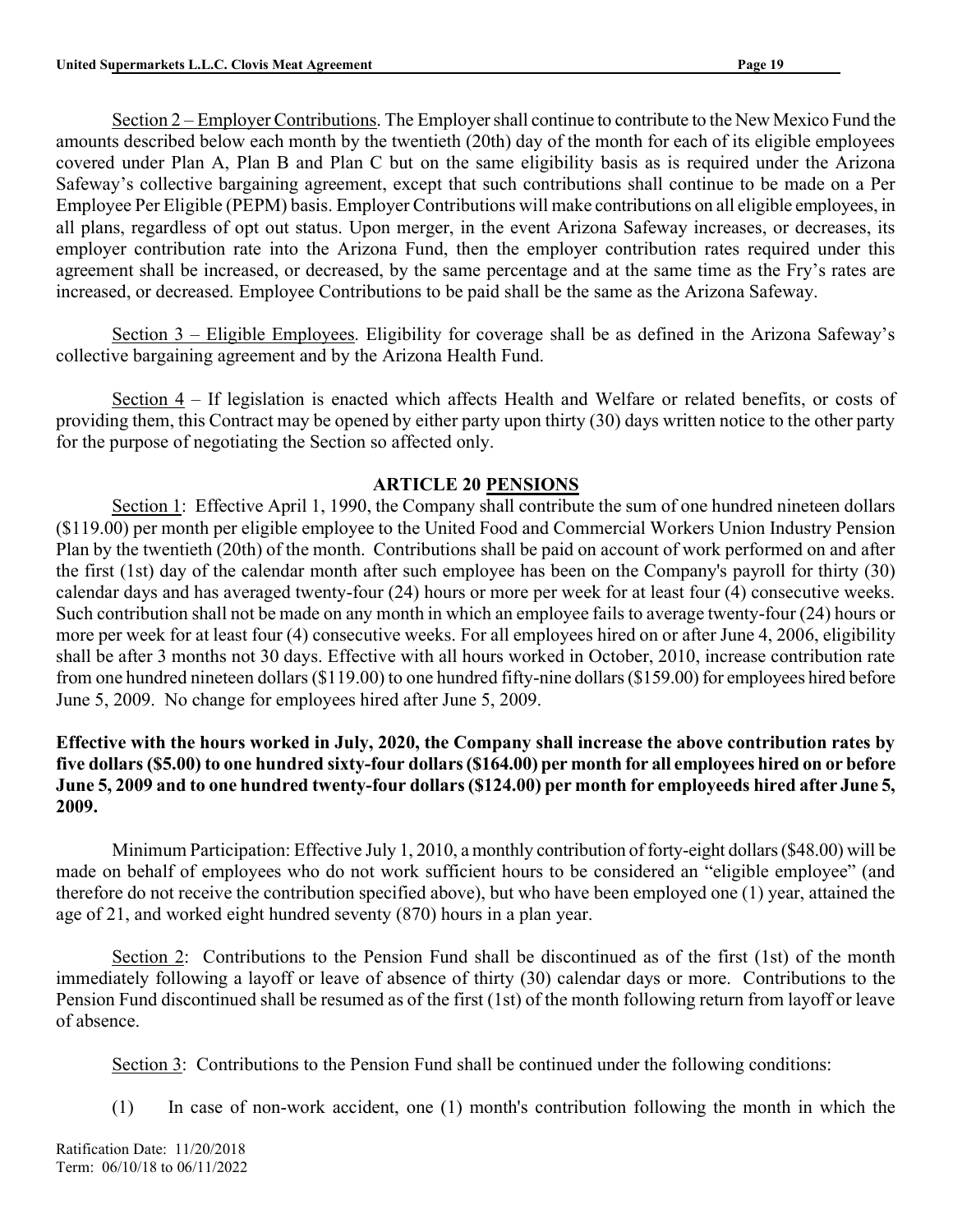employee incurred the accident.

- (2) In case of pregnancy, two (2) months contribution after the month in which the employee begins her pregnancy leave of absence.
- (3) In cases of illness, two (2) months contribution following the month in which the illness occurs.
- (4) In case of compensable injury, three (3) months contribution following the month in which the injury occurs.
- (5) The Company agrees to pay the contribution to the Pension Fund for eligible employees for one (1) month following termination of employment.

Section 4: Parties to this Agreement do hereby ratify and reaffirm all acts by the Trustees done pursuant to the Agreement and Declaration of Trust, as amended.

Section 5: The Company shall begin Pension contributions on new employees on the first (1st) day of the month immediately following completion of the employee's probationary period.

Section 6: The term "eligible employee" shall mean an employee who has worked an average of twenty-four (24) hours for a period of four (4) consecutive calendar weeks (96 hours).

#### ARTICLE 21 NO DISCRIMINATION

Section 1: The Company and its representatives shall not discriminate against any employee on account of race, sex, creed, nationality, age, or on account of Union affiliation or on account of any legitimate Union activity. The Union, its officers, and members shall not intimidate or coerce employees into joining the Union, and shall not discriminate against any employee on account of race, sex, creed, nationality, age or on account of Union affiliations.

#### ARTICLE 22 STORE CLOSURE

In the event the Employer closes the majority of its stores in the Bargaining Unit, the Employer agrees to meet with the Union for the purpose of negotiating the severance of the employees thus affected.

#### **ARTICLE 23 TERM OF THIS AGREEMENT**

This Agreement shall be effective as of June 10, 2018 and shall remain in full force and effect until its expiration date June 11, 2022, and for a period of one (1) year thereafter unless either the Company or the Union desires changes in this Agreement at its expiration date; in which event, on or before sixty (60) days prior to the expiration date of this Agreement, or one (1) year renewal date, written notice outlining the changes desired shall be given by the party proposing the changes to the other party to this Agreement.

## BARGAINING NOTE

The parties agree that language proposed but not agreed to shall not be admissible in an arbitration or other legal proceeding as evidence of either parties' interpretation or position as to the meaning of the contract language.

Signed this day of 2020.

Ratification Date: 11/20/2018 Term: 06/10/18 to 06/11/2022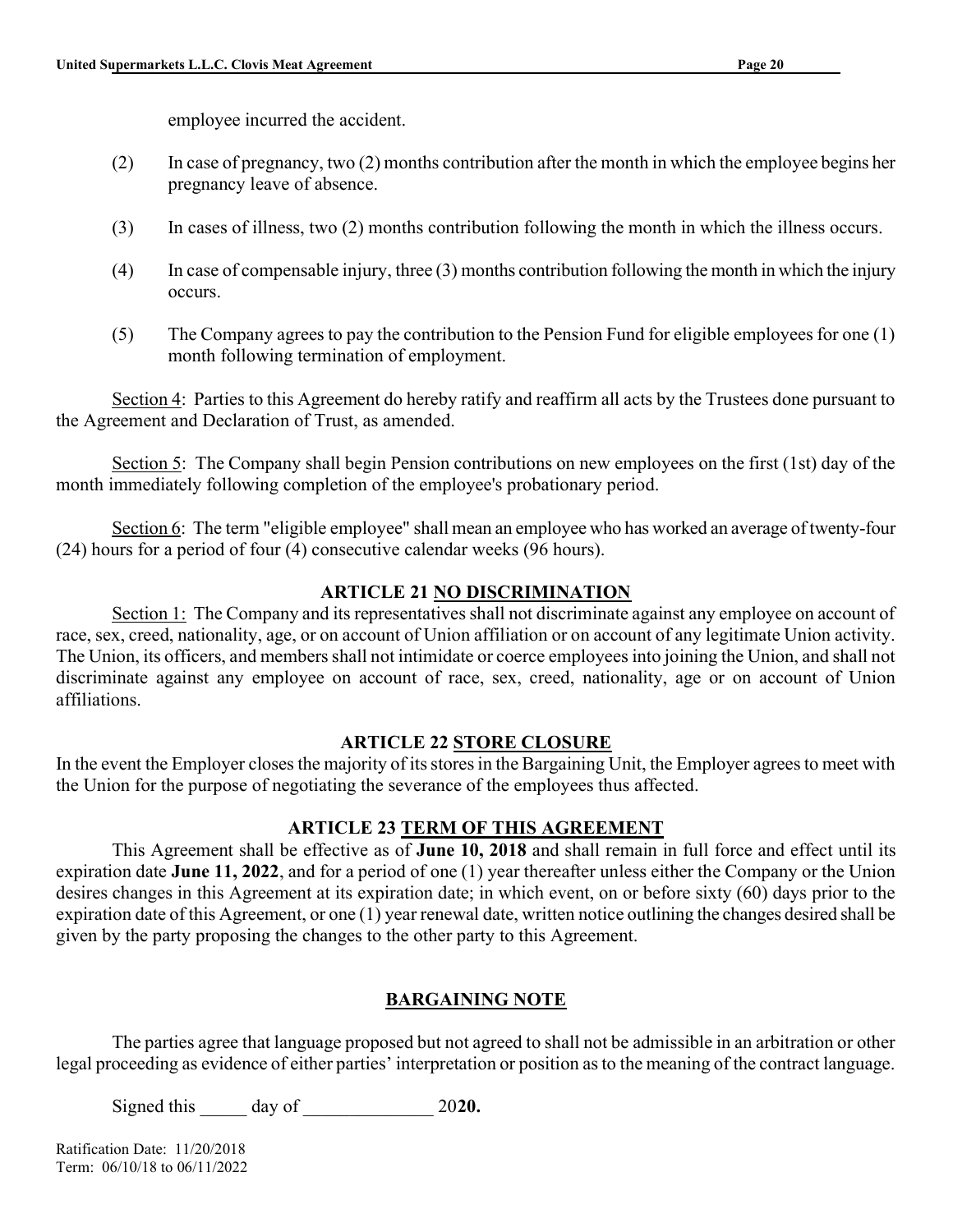FOR THE COMPANY **FOR THE UNION** 

ALBERTSON'S LLC United Food and Commercial Workers International Union, Local #1564

 $\mathbf{By:}$ 

 $\mathbf{By:}$ 

Danny Ma Vice President, Labor Relations  Greg Frazier President

## APPENDIX 'A' WAGE RATES AND CLASSIFICATIONS

|                             | 6/4/17 | 6/10/2018      | 6/9/2019       | 1/1/2020        | 6/7/2020           | 1/1/2021        | 6/13/2021      | 1/1/2022        |
|-----------------------------|--------|----------------|----------------|-----------------|--------------------|-----------------|----------------|-----------------|
| Store #686                  | $**$   | <b>RAISE</b>   | <b>RAISE</b>   | Minimum         | <b>RAISE</b>       | Minimum         | <b>RAISE</b>   | Minimum         |
|                             |        | <b>JP Only</b> | <b>JP Only</b> | Wage            | <b>JP Only</b>     | Wage            | <b>JP Only</b> | Wage            |
|                             |        |                |                | <b>Increase</b> |                    | <b>Increase</b> |                | <b>Increase</b> |
|                             |        |                |                |                 |                    |                 |                |                 |
| Meat Manager                | 21.77  | 22.07          | 22.37          | 22.37           | 22.67              | 22.67           | 22.92          | 22.92           |
| Asst. Head                  | 20.51  | 20.81          | 21.11          | 21.11           | 21.41              | 21.41           | 21.66          | 21.66           |
| Meatcutter                  |        |                |                |                 |                    |                 |                |                 |
| <b>Butcher Block</b>        | 13.97  | 14.27          | 14.57          | 14.57           | 14.87              | 14.87           | 15.12          | 15.12           |
| Supervisor                  |        |                |                |                 |                    |                 |                |                 |
| Meatcutters                 |        |                |                |                 |                    |                 |                |                 |
| 1st 6 months                | 8.34   |                |                |                 |                    |                 |                |                 |
| $2nd 6$ months              | 8.91   |                |                |                 |                    |                 |                |                 |
| 3rd 6 months                | 9.93   | 9.93           | 9.93           | 9.93            | 9.93               | 10.70           | 10.70          | 11.70           |
| 4th 6 months                | 10.37  | 10.37          | 10.37          | 10.37           | 10.37              | 10.80           | 10.80          | 11.80           |
| 5th 6 months                | 13.27  | 13.27          | 13.27          | 13.27           | 13.27              | 13.27           | 13.27          | 13.27           |
| 6th 6 months                | 16.17  | 16.17          | 16.17          | 16.17           | 16.17              | 16.17           | 16.17          | 16.17           |
| Journeyperson               | 20.31  | 20.61          | 20.91          | 20.91           | $\overline{21.21}$ | 21.21           | 21.46          | 21.46           |
| Meatwrappers                |        |                |                |                 |                    |                 |                |                 |
| 1st 6 months                | 7.50   |                |                |                 |                    |                 |                |                 |
| 2nd 6 months                | 7.50   |                |                |                 |                    |                 |                |                 |
| 3rd 6 months                | 9.00   | 9.00           | 9.00           | 9.20            | 9.20               | 10.70           | 10.70          | 11.70           |
| 4th 6 months                | 10.63  | 10.63          | 10.63          | 10.63           | 10.63              | 10.80           | 10.80          | 11.80           |
| 5th 6 months                | 11.99  | 11.99          | 11.99          | 11.99           | 11.99              | 11.99           | 11.99          | 11.99           |
| 6th 6 months                | 13.47  | 13.47          | 13.47          | 13.47           | 13.47              | 13.47           | 13.47          | 13.47           |
| Journeyperson               | 17.16  | 17.46          | 17.76          | 17.76           | 18.06              | 18.06           | 18.31          | 18.31           |
|                             |        |                |                |                 |                    |                 |                |                 |
| Meat Stocker, Butcher Block |        |                |                |                 |                    |                 |                |                 |
| 1st 6 months                | 7.50   |                |                |                 |                    |                 |                |                 |
| $\overline{2nd}$ 6 months   | 7.50   |                |                |                 |                    |                 |                |                 |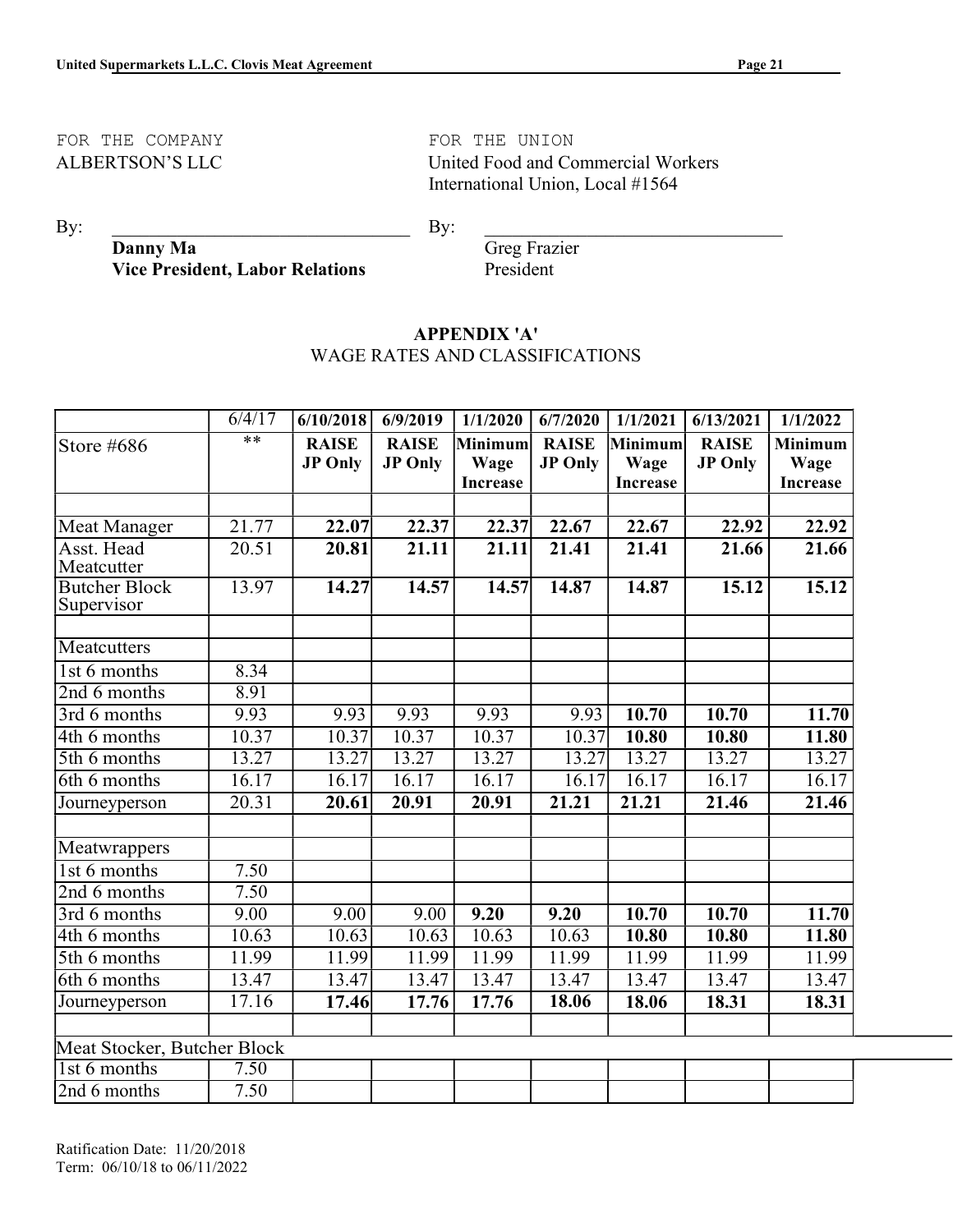| $3rd 6$ months       | 7.50       | 7.50 <sub>1</sub> | 7.50  | 9.20  | 9.20  | 10.70 | 10.70 | .70   |
|----------------------|------------|-------------------|-------|-------|-------|-------|-------|-------|
| $ 4th 6$ months      | 7.82       | 7.82              | 7.82  | 9.30  | 9.30  | 10.80 | 10.80 | 1.80  |
| 5th 6 months         | 9.28       | 9.28              | 9.28  | 9.40  | 9.40  | 10.90 | 10.90 | .90   |
| 6th 6 months         | 9.97       | 9.97              | 997   | 9.97  | 9.97  | .00   | 1.00  | 12.00 |
| <b>Journeyperson</b> | 3.70<br>13 | 14.00             | 14.30 | 14.30 | 14.60 | 14.60 | 14.85 | 14.85 |

#### New Hires - After May 31, 2003

|                      | $-1, 7$<br>6/4/17 | 6/10/2018      | 6/9/2019       | 1/1/2020        | 6/7/2020       | 1/1/2021           | 6/13/2021      | 1/1/2022           |
|----------------------|-------------------|----------------|----------------|-----------------|----------------|--------------------|----------------|--------------------|
|                      | $**$              | <b>RAISE</b>   | <b>RAISE</b>   | <b>Minimum</b>  | <b>RAISE</b>   | <b>Minimum</b>     | <b>RAISE</b>   | <b>Minimum</b>     |
|                      |                   | <b>JP Only</b> | <b>JP Only</b> | Wage            | <b>JP Only</b> | Wage               | <b>JP Only</b> | Wage               |
|                      |                   |                |                | <b>Increase</b> |                | <b>Increase</b>    |                | <b>Increase</b>    |
| Meat Manager         | 21.77<br>$***$    | 22.07          | 22.37          | 22.37           | 22.67          | 22.37              | 22.92          | 22.37              |
| Asst. Head           | 20.51             | 20.81          | 21.11          | 21.11           | 21.41          | $\overline{21.11}$ | 21.66          | $\overline{21.11}$ |
| Meatcutter           | $**$              |                |                |                 |                |                    |                |                    |
| <b>Butcher Block</b> | 13.97             | 14.27          | 14.57          | 14.57           | 14.87          | 14.57              | 15.12          | 14.57              |
| Supervisor           | **                |                |                |                 |                |                    |                |                    |
|                      |                   |                |                |                 |                |                    |                |                    |
| <b>Meat Cutters</b>  |                   |                |                |                 |                |                    |                |                    |
| 0-1040 hours         | 8.12              |                |                |                 |                |                    |                |                    |
| $1041 - 2080$ hours  | 8.40              |                |                |                 |                |                    |                |                    |
| 2081-3120 hours      | 9.00              | 9.00           | 9.00           | 9.20            | 9.20           | 10.70              | 10.70          | 11.70              |
| 3121-4160 hours      | 9.55              | 9.55           | 9.55           | 9.55            | 9.55           | 10.80              | 10.80          | 11.80              |
| 4161-5200 hours      | 10.40             | 10.40          | 10.40          | 10.40           | 10.40          | <b>10.90</b>       | <b>10.90</b>   | <b>11.90</b>       |
| 5201-6240 hours      | 11.42             | 11.42          | 11.42          | 11.42           | 11.42          | 11.42              | 11.42          | 12.00              |
| 6241-7280 hours      | 15.73             | 15.73          | 15.73          | 15.73           | 15.73          | 15.73              | 15.73          | 15.73              |
| 7281-8320 hours      | 16.24             | 16.24          | 16.24          | 16.24           | 16.24          | 16.24              | 16.24          | 16.24              |
| Journeyperson        | 18.50             | 18.80          | 19.10          | 19.10           | 19.40          | 19.40              | 19.65          | 19.65              |
|                      |                   |                |                |                 |                |                    |                |                    |
| <b>Meat Wrappers</b> |                   |                |                |                 |                |                    |                |                    |
| 0-1040 hours         | 7.50              |                |                |                 |                |                    |                |                    |
| 1041-2080 hours      | 7.50              |                |                |                 |                |                    |                |                    |
| 2081-3120 hours      | 8.40              | 8.40           | 8.40           | 9.20            | 9.20           | 10.70              | 10.70          | 11.70              |
| 3121-4160 hours      | 10.00             | 10.00          | 10.00          | 10.00           | 10.00          | 10.80              | 10.80          | 11.80              |
| 4161-5200 hours      | 11.00             | 11.00          | 11.00          | 11.00           | 11.00          | 11.00              | 11.00          | 11.90              |
| 5201-6240 hours      | 12.60             | 12.60          | 12.60          | 12.60           | 12.60          | 12.60              | 12.60          | 12.60              |
| 6241-7280 hours      | 13.90             | 13.90          | 13.90          | 13.90           | 13.90          | 13.90              | 13.90          | 13.90              |
| 7281-8320 hours      | 14.25             | 14.25          | 14.25          | 14.25           | 14.25          | 14.25              | 14.25          | 14.25              |
| Journeyperson        | 15.95             | 16.25          | 16.55          | 16.55           | 16.85          | 16.85              | 17.10          | 17.10              |
|                      |                   |                |                |                 |                |                    |                |                    |
| Meat Stocker,        |                   |                |                |                 |                |                    |                |                    |
| <b>Butcher Block</b> |                   |                |                |                 |                |                    |                |                    |
| 0-1040 hours         | 7.50              |                |                |                 |                |                    |                |                    |
| $1041 - 2080$ hours  | 7.50              |                |                |                 |                |                    |                |                    |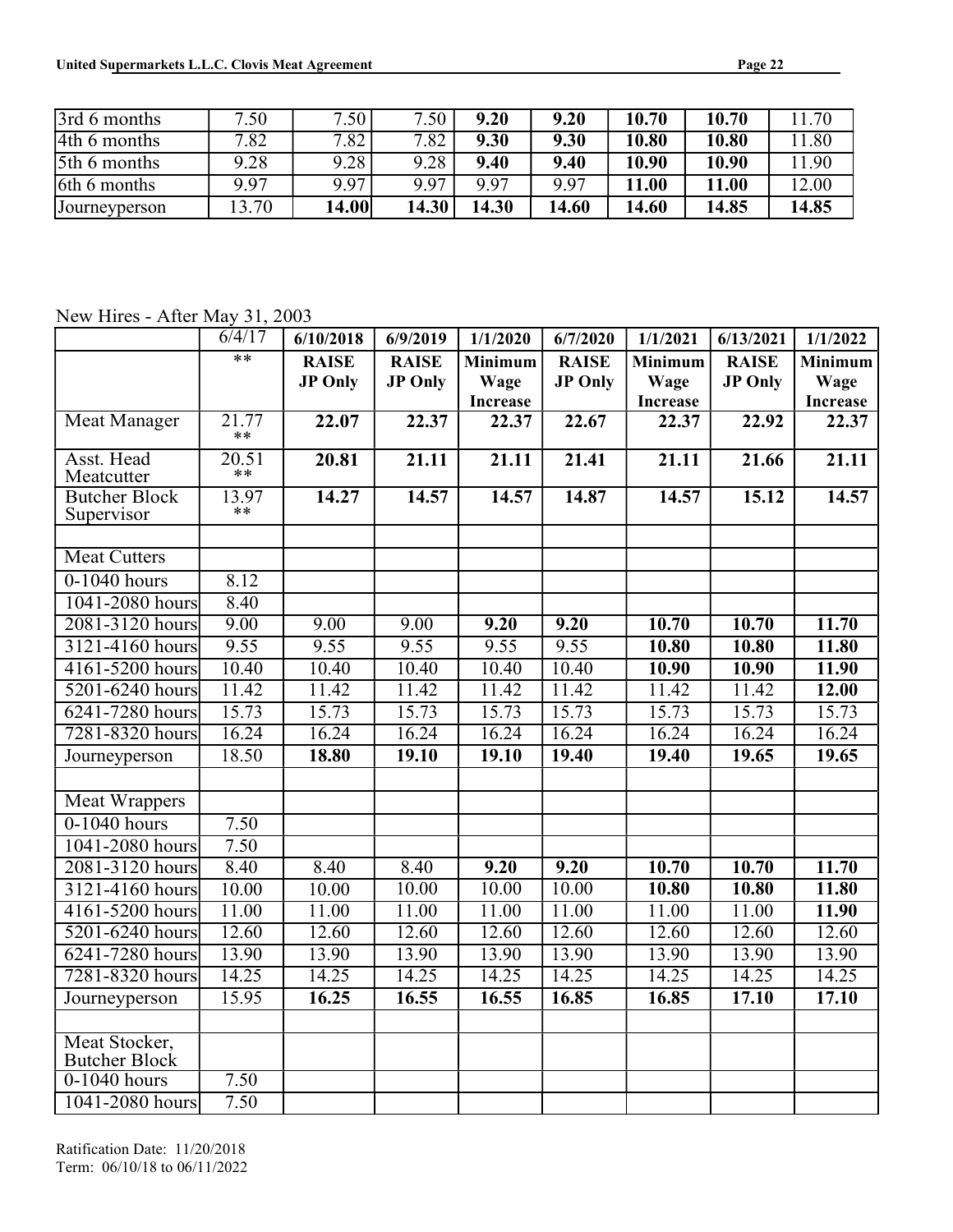| $2081 - 3120$ hours | 7.50  | 7.50  | 7.50  | 9.20  | 9.20  | 10.70 | 10.70 | 11.70 |
|---------------------|-------|-------|-------|-------|-------|-------|-------|-------|
| 3121-4160 hours     | 7.50  | 7.50  | 7.50  | 9.30  | 9.30  | 10.80 | 10.80 | 11.80 |
| $4161 - 5200$ hours | 8.34  | 8.34  | 8.34  | 9.40  | 9.40  | 10.90 | 10.90 | 11.90 |
| 5201-6240 hours     | 9.51  | 9.51  | 9.51  | 9.51  | 9.51  | 11.00 | 11.00 | 12.00 |
| 6241-7280 hours     | 10.23 | 10.23 | 10.23 | 10.23 | 10.23 | 11.10 | 11.10 | 12.10 |
| 7281-8320 hours     | 10.74 | 10.74 | 10.74 | 10.74 | 10.74 | 11.20 | 11.20 | 12.20 |
| Journeyperson       | 12.35 | 12.65 | 12.95 | 12.95 | 13.25 | 13.25 | 13.50 | 13.50 |

## New Hires – Hired After June 4, 2006

|                                                             | $\sqrt{6/4}/17$ | 6/10/2018                      | 6/9/2019                       | 1/1/2020                                  | 6/7/2020                       | 1/1/2021                            | 6/13/2021                      | 1/1/2022                                  |
|-------------------------------------------------------------|-----------------|--------------------------------|--------------------------------|-------------------------------------------|--------------------------------|-------------------------------------|--------------------------------|-------------------------------------------|
|                                                             | $**$            | <b>RAISE</b><br><b>JP Only</b> | <b>RAISE</b><br><b>JP Only</b> | <b>Minimum</b><br>Wage<br><b>Increase</b> | <b>RAISE</b><br><b>JP Only</b> | Minimu<br>m Wage<br><b>Increase</b> | <b>RAISE</b><br><b>JP Only</b> | <b>Minimum</b><br>Wage<br><b>Increase</b> |
| <b>Meat Cutters</b>                                         |                 |                                |                                |                                           |                                |                                     |                                |                                           |
| Step 1 (2000)<br>Hours Worked)                              |                 |                                |                                |                                           |                                |                                     |                                |                                           |
| Step 2 (next<br>2000 Hours<br>Worked)                       |                 |                                |                                |                                           |                                |                                     |                                |                                           |
| Step $3$ (next 2000)<br>Hours Worked)                       | 11.00           | 11.00                          | 11.00                          | 11.00                                     | 11.00                          | 11.00                               | 11.00                          | 11.00                                     |
| Step $4$ (next 2000)<br>Hours Worked)                       | 12.00           | 12.00                          | 12.00                          | 12.00                                     | 12.00                          | 12.00                               | 12.00                          | 12.00                                     |
| Step 5 (next)<br>2000 Hours<br>Worked)                      | 13.00           | 13.00                          | 13.00                          | 13.00                                     | 13.00                          | 13.00                               | 13.00                          | 13.00                                     |
| Journeyperson                                               | 14.95           | 15.25                          | 15.55                          | 15.55                                     | 15.85                          | 15.85                               | 16.10                          | 16.10                                     |
| Meat Wrappers, Butcher<br>Block, Meat Deli<br>Step $1/1040$ |                 |                                |                                |                                           |                                |                                     |                                |                                           |
| Hours Worked)                                               |                 |                                |                                |                                           |                                |                                     |                                |                                           |
| Step 2 (next<br>1040 Hours<br>Worked)                       |                 |                                |                                |                                           |                                |                                     |                                |                                           |
| Step 3 (next<br>1040 Hours<br>Worked)                       | 7.50            | 7.50                           | 7.50                           | 9.20                                      | 9.20                           | 10.70                               | 10.70                          | 11.70                                     |
| Step $4$ (next)<br>$10\overline{40}$ Hours<br>Worked)       | 7.50            | 7.50                           | 7.50                           | 9.30                                      | 9.30                           | 10.80                               | 10.80                          | 11.80                                     |
| Step 5 (next<br>1040 Hours<br>Worked)                       | 7.75            | 7.75                           | 7.75                           | 9.40                                      | 9.40                           | <b>10.90</b>                        | 10.90                          | 11.90                                     |
| Step 6 (next<br>1200 Hours                                  | 8.25            | 8.25                           | 8.25                           | 9.50                                      | 9.50                           | 11.00                               | 11.00                          | 12.00                                     |
| Worked)<br>Step 7 (next)<br>1200 Hours<br>Worked)           | 8.75            | 8.75                           | 8.75                           | 9.60                                      | 9.60                           | 11.10                               | 11.10                          | 12.10                                     |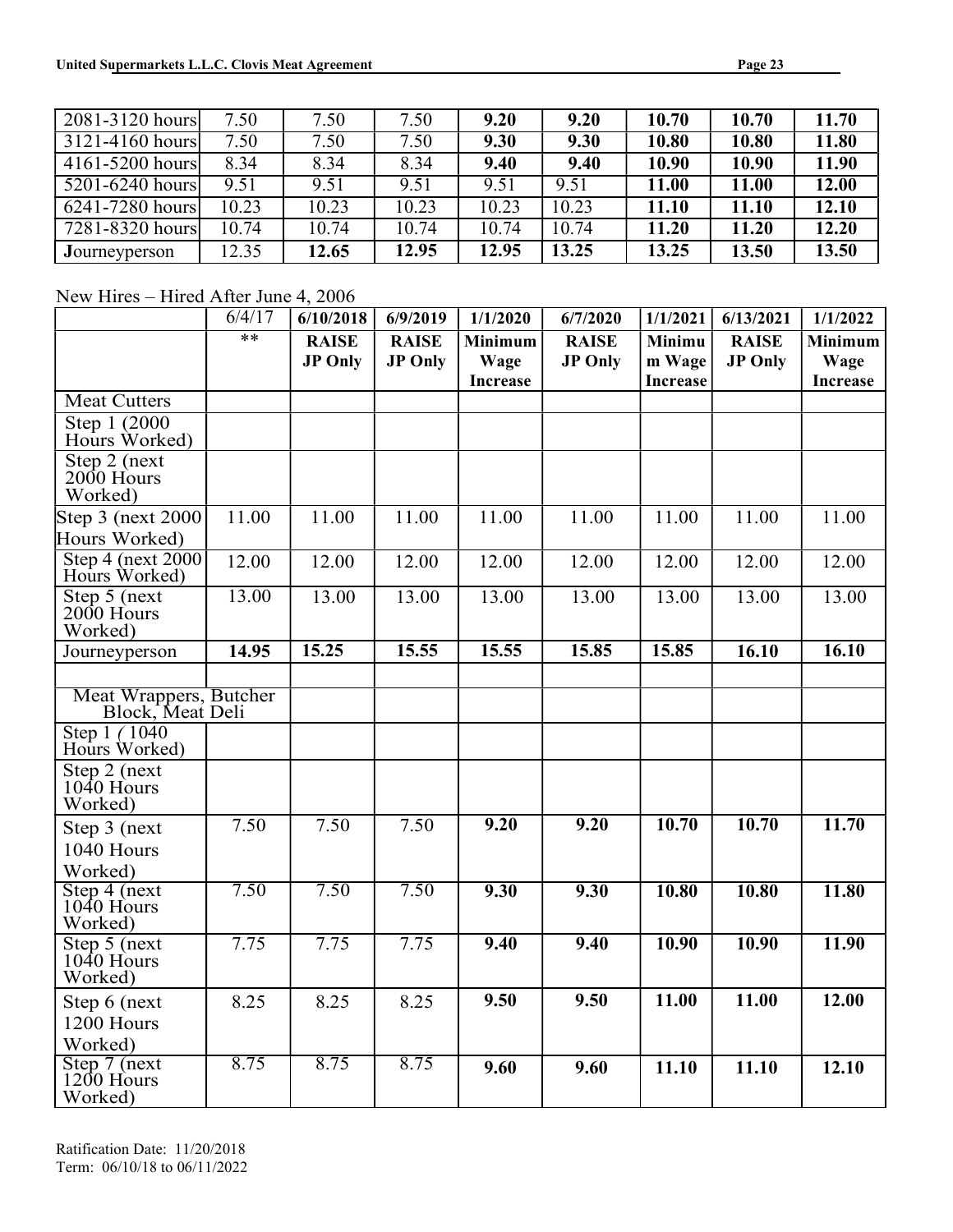| Step 8 (next)                          | 9.25  | 9.25  | 9.25  | 9.70  | 9.70  | 11.20 | 11.20 | 12.20 |
|----------------------------------------|-------|-------|-------|-------|-------|-------|-------|-------|
| 1200 Hours                             |       |       |       |       |       |       |       |       |
| Worked)                                |       |       |       |       |       |       |       |       |
| Step 9 (next)<br>1200 Hours<br>Worked) | 9.75  | 9.75  | 9.75  | 9.80  | 9.80  | 11.30 | 11.30 | 12.30 |
| Step 10 (next)                         | 10.00 | 10.00 | 10.00 | 10.00 | 10.00 | 11.40 | 11.40 | 12.40 |
| 1200 Hours                             |       |       |       |       |       |       |       |       |
| Worked)                                |       |       |       |       |       |       |       |       |
| Journeyperson                          | 11.45 | 11.75 | 12.05 | 12.05 | 12.35 | 12.35 | 12.60 | 12.60 |

#### "Living Wage" Ordinances

Any employee earning more than their scheduled rate of pay on account of any "living wage" ordinance or similar local or state minimum wage is ineligible for the Lump Sum Bonus.

In the event of a "living wage" ordinance or similar local or state minimum wage with higher wages than contractual rates, the wage rates will be modified as required by law, but the hours and steps as required in the wage scales will remain the same.

Red-circled employees' wages will be frozen until the contractual wage rate matches or surpasses the rate of the redcircled employees.

### In the event of future minimum wage increase after ratification of the 2018-2022 agreement, the first step for the effected classification will be set at least  $20¢$  above the new minimum wage and each step thereafter will be at a rate that is at least 10¢ higher than the previous progression step.

Wage Adjustments: Employees who are promoted or changed in classification to a classification that has a higher wage rate will be slotted into the new wage rate at no less than one step below the step the employee currently earning. They may then be held in that step up to one year.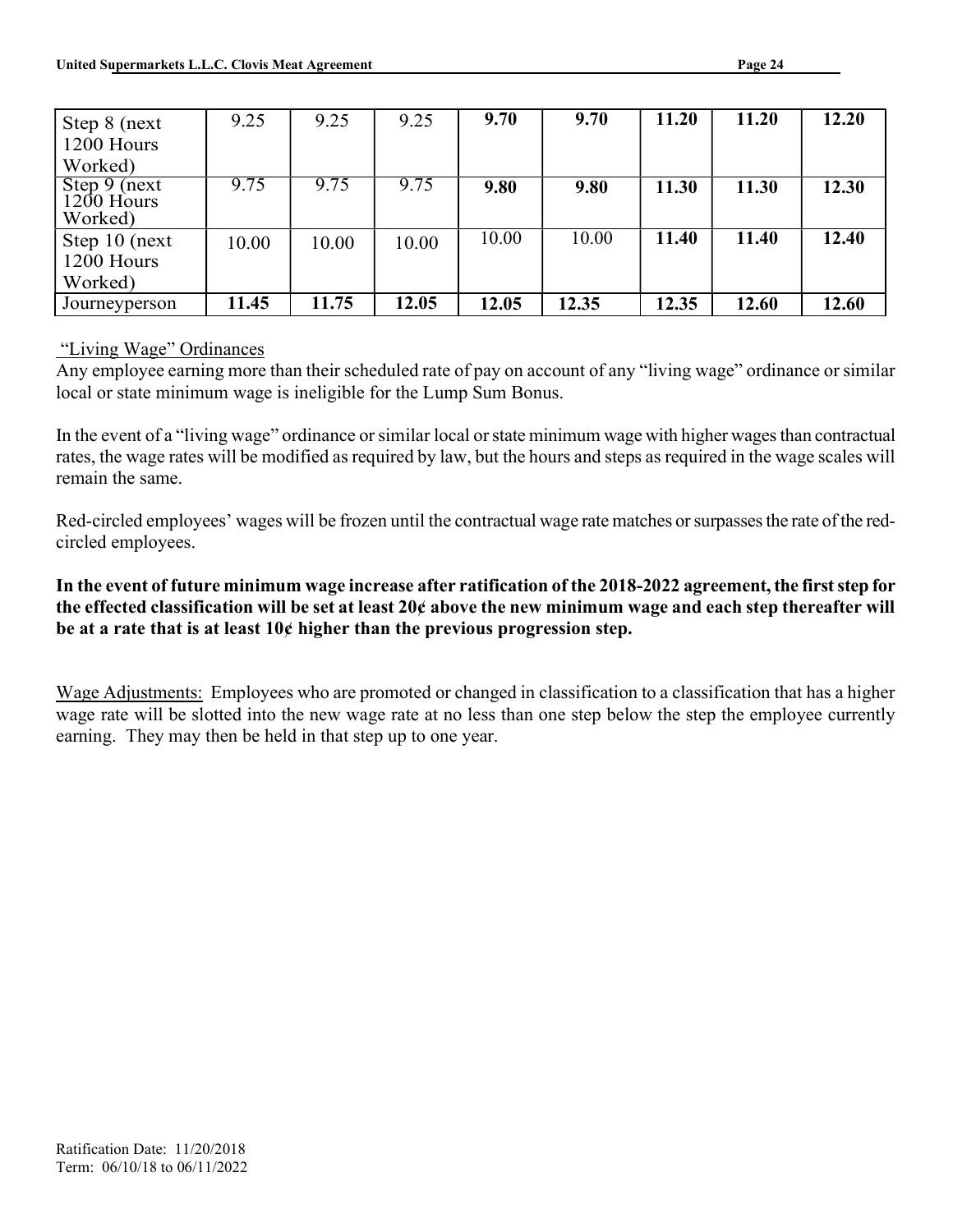## EXHIBIT 1 - CURRENT PRACTICE FOR SELECTION OF ARBITRATORS

Instead of requesting panels of seven arbitrators from the Federal Mediation and Conciliation Service, the Company and the Union jointly have created a pool of forty arbitrators from which they generate panels of seven. Each arbitrator in the pool has been assigned a corresponding number from 1 to 40. The pool of 40 represents 20 different arbitrators selected by the Company and 20 different arbitrators selected by the Union. Both the Company and the Union reserve the right to replace one or more of their 20 different selected arbitrators at any time prior to the generation of a panel for a specific grievance. To be eligible, arbitrators must be labor arbitrators who maintain an office in Colorado, Oklahoma, Texas, New Mexico, Arizona, Utah, Nevada, or California.

 Because of this change in the selection process, the Union does not request a panel from the Federal Mediation and Conciliation Service when it desires to arbitrate a grievance. It makes that request of the Company. For each such grievance the Company and the Union then generate a panel of seven arbitrators from the pool of 40 by meeting at the offices of the Company's counsel to run a random number generator program. That program randomly selects seven numbers from 1 through 40. By matching those numbers to the numbers assigned to the arbitrators, the panel members for each grievance are identified.

Except for this panel generation methods, the grievance procedures and deadlines remain the same as in the collective bargaining agreement.

## ROSWELL, NEW MEXICO MEATCUTTERSAGREEMENT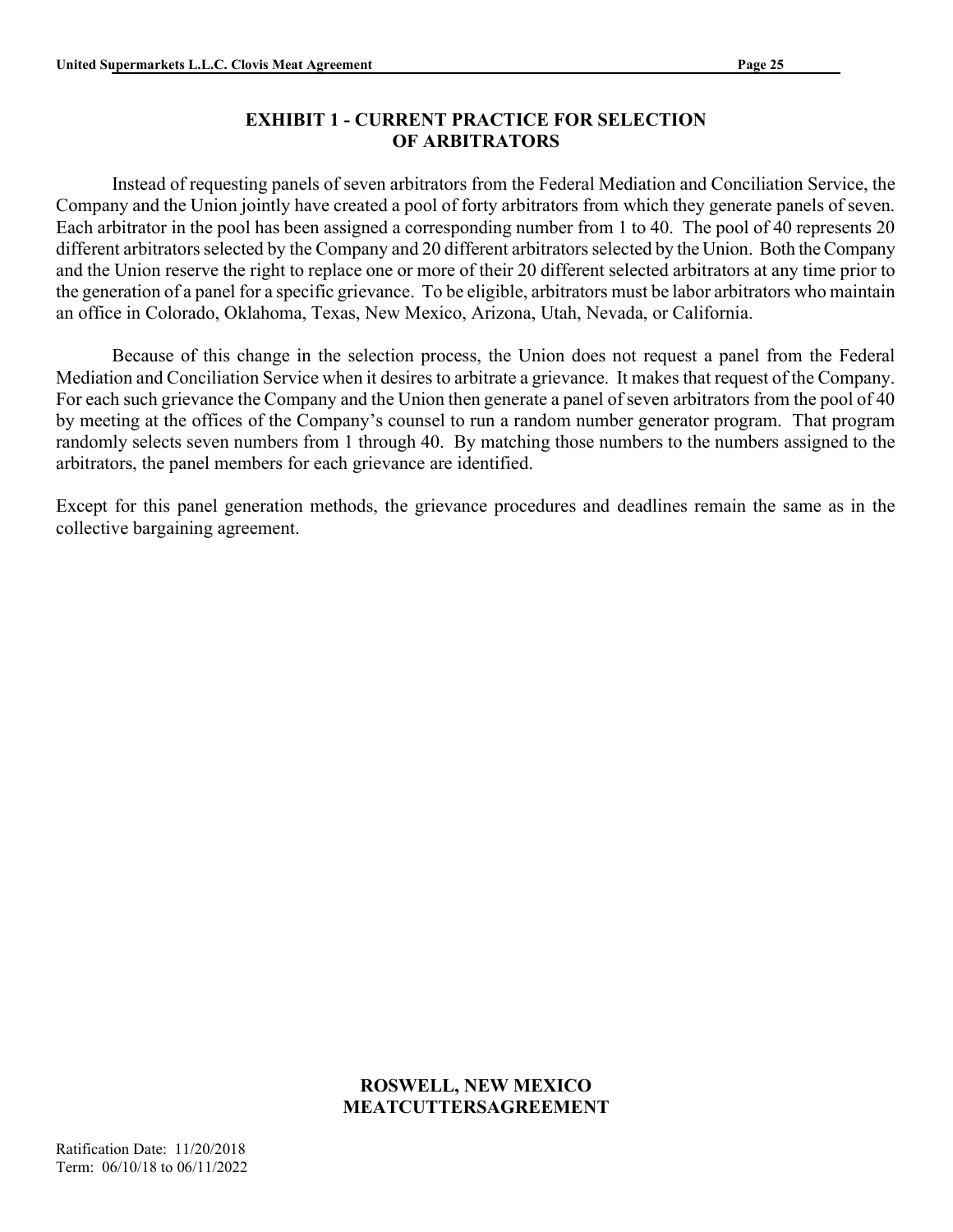## LETTER OF UNDERSTANDING

Section 1: It is understood and agreed the last sentence of Article 1, Section 2 will be construed in light of the Memorandum Agreement attached hereto, thus applying only to items stocked in the meat cases in the Meat Department.

Section 2: Article 1, Section 4 - Check-off,  $2<sup>nd</sup>$  paragraph will be construed insofar as United Supermarkets, L.L.C. is concerned so as to require deductions only from the paycheck for the first pay period of each month and without the requirement of carrying forward shortages to be paid in the next month.

Section 3: It is understood United Supermarkets, L.L.C. will not require an employee represented by your Union to take a polygraph examination as a condition of continued employment.

Section 4: Article 9, Section 1 Seniority - This Section will be construed to provide that a probationary employee can be terminated for any reason during such sixty (60) day probationary period.

Section 5: Article 25 - It is agreed this Article will not be construed to require maintaining of any existing differentials "red circle" rates, but only to preclude the reducing of existing rates and benefits.

Section 6: There were other interpretations of language agreed to in the negotiations and set forth in the bargaining notes, but not specified herein.

Section 7: It is the mutual understanding of the Union and the Company that bargaining unit work as it directs itself toward the stocking of meat cases shall be interpreted to mean:

That suppliers and salesmen shall not be permitted to stock or price items in the meat cases; however, such suppliers or salesmen may participate when the deli section is being re-merchandised and may also rotate and pull outdated and spoiled product.

That in scheduling the Employer shall anticipate in good faith the persons necessary to adequately stock meat cases for anticipated business.

That if, however, unexpected business reduces the inventory in the meat cases below normal and there is no meat employee available to restock from already wrapped and prepared inventory, then the Employer can stock such merchandise with supervisors instead of exercising a less than four (4) hour call-in.

Section 8: It is agreed between the parties all EEOC problems concerning EEOC, the parties will meet at once in order to resolve the problems.

Section 9: It is agreed between United Supermarkets, L.L.C. and Local Union No. 1564, as follows:

Section 10: In interpreting the Collective Bargaining Agreement, it is agreed that the Company may ask employees to work over their regular work shift and in such instances such work shall be paid for at their basic straight-time rate of pay, without penalty to the Employer as long as such hours do not exceed forty (40) hours per week or eight (8) hours in a day.

Ratification Date: 11/20/2018 Term: 06/10/18 to 06/11/2022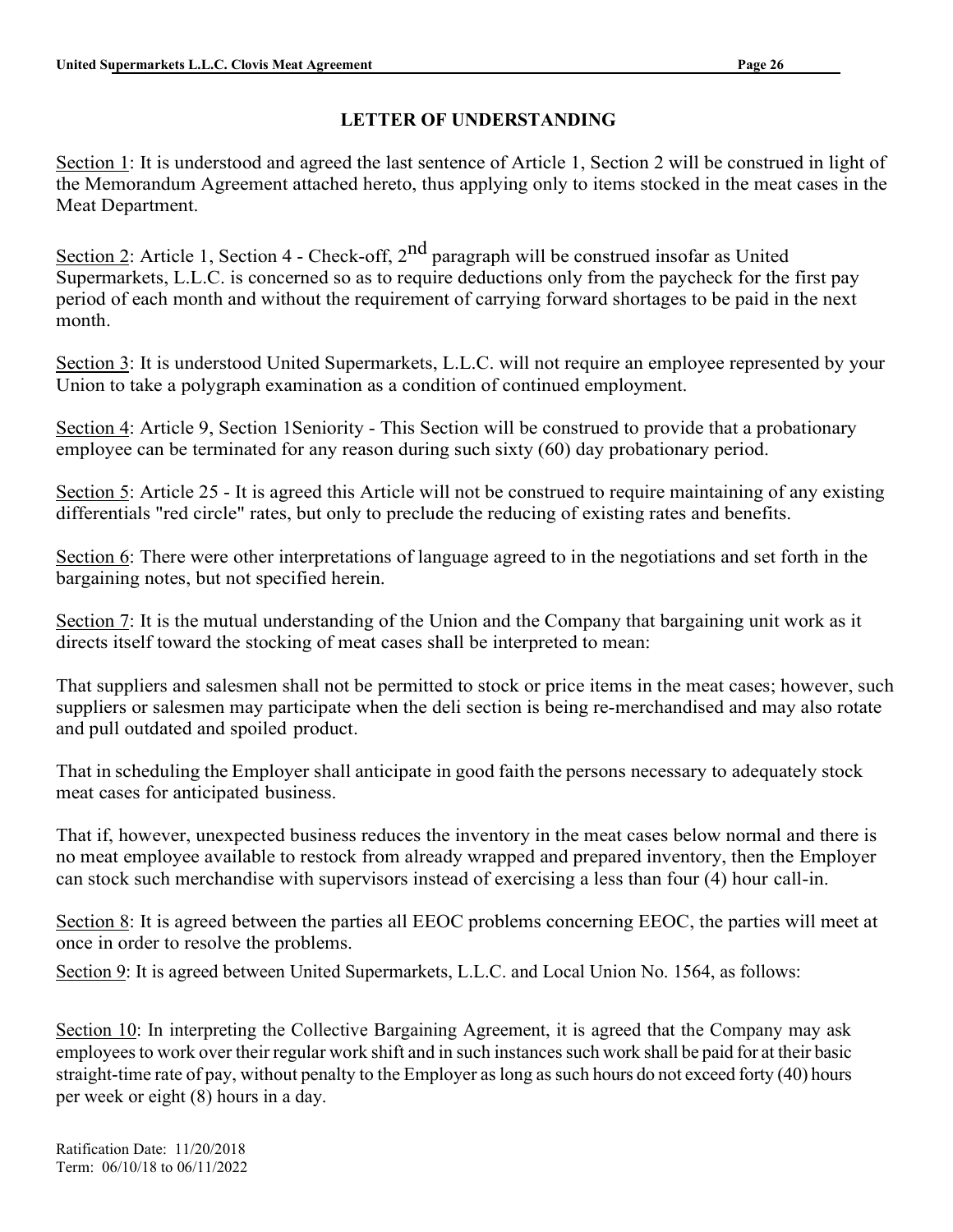Section 11: The Employer agrees, where possible, to call-in employees by seniority and classification.

Section 12: It is agreed by the Parties that work in the Meat market of slicing, grinding, sawing and cutting of the product sold in the Butcher Block Department will be performed by employees paid appropriate Meat Department rates except for incidental work performed on product at the request of the customer.

Section 13: It is agreed between the Parties that the Company will be free to transfer employees in the Butcher Block Clerk or Meat Clerk classification into Meatwrapper or Meatcutter jobs.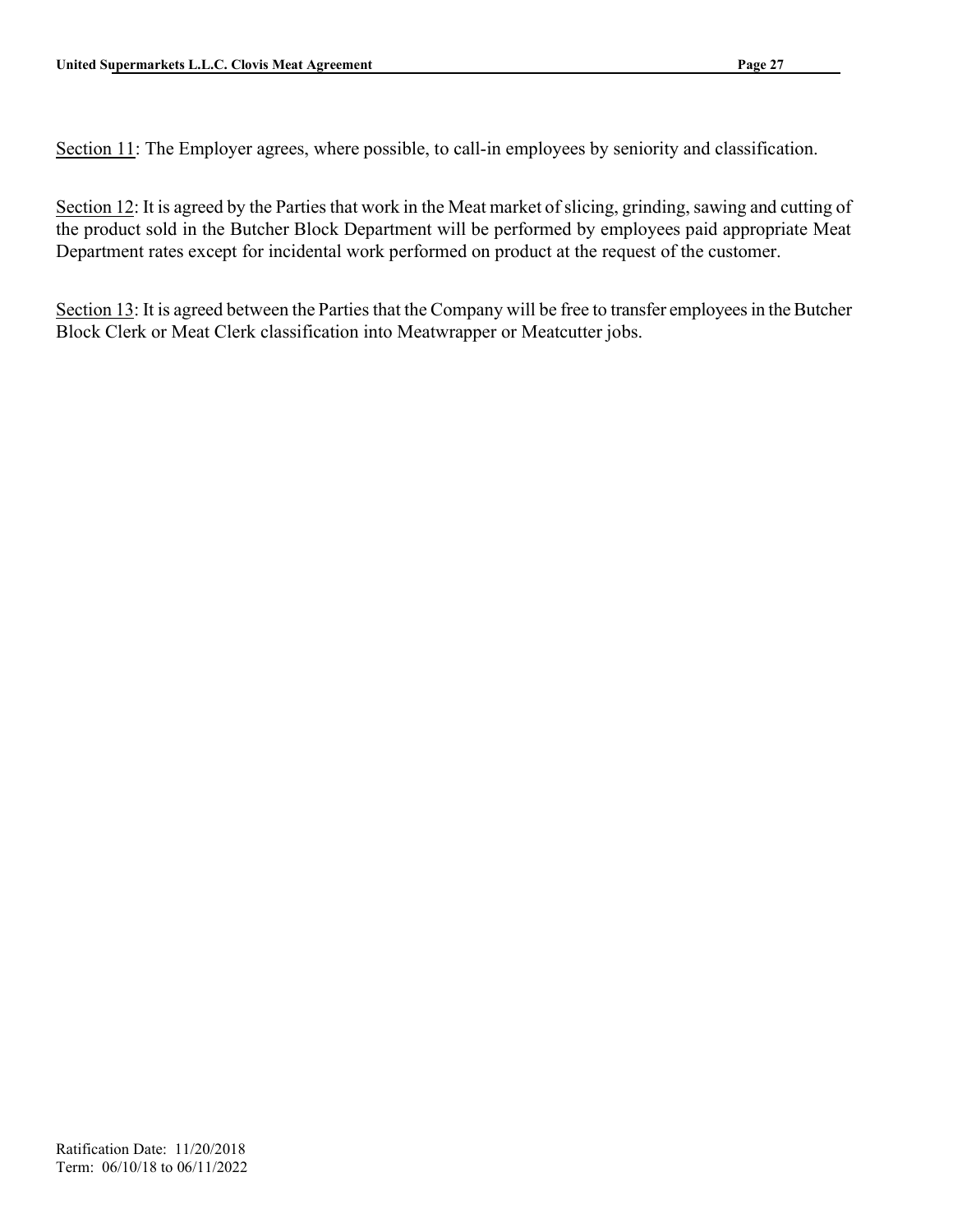#### LETTER OF UNDERSTANDING – POLITICAL CHECKOFF

Albertson's ("Employer") agrees to deduct uniform political contributions on a monthly basis from the net wages due an employee each month of each employee covered by this collective bargaining agreement who has provided Albertson's with a voluntary individual written authorization to make such deductions on a form that has been mutually agreed upon by Albertson's and UFCW Local 1564 (Union). The Union agrees to indemnify and hold the Employer fully harmless for any liability that arises out of or by reason of any action taken by the Employer in accordance with this Letter of Understanding. The deduction shall be expressly limited to political contributions only and the Employer shall have no obligation whatsoever to make deductions for any purpose other than dues deductions in accordance with Article 1, Recognition, of the collective bargaining agreement effective June 2003 to June 1, 2006.

Employer shall be notified of the amounts designated by each contributing employee that are to be deducted from his/her paycheck on a monthly basis for all weeks worked. The phrase "weeks worked" excludes any week other than a week in which the employee earned a wage. The Employer shall transmit to the Union, on a monthly basis, in one check, the total amount deducted along with the name of each employee on whose behalf a deduction is made. The Employer shall have no responsibility for the application of the amounts transmitted in accordance with this paragraph.

No deductions will be made from the wages of any such employee until the Employer has received a signed copy of a voluntary written authorization to make such deductions with such authorization to be received by the Employer no later than the first day of the month in which the deductions are to commence in order to be deducted for that month.

Authorization for such deduction is to be entirely voluntary on the part of each such individual employee. Any such employee may revoke his individual voluntary authorization upon giving thirty (30) days' written notice to the Employer and the Union.

IN WITNESS WHEREOF, the parties named have signed their names and affixed the signature of their authorized representative on this day of 2020.

FOR THE COMPANY FOR THE UNION

ALBERTSON'S LLC United Food and Commercial Workers International Union, Local #1564

 $\mathbf{By:}$ 

Danny Ma Vice President, Labor Relations  $\mathbf{By:}$ 

 Greg Frazier President